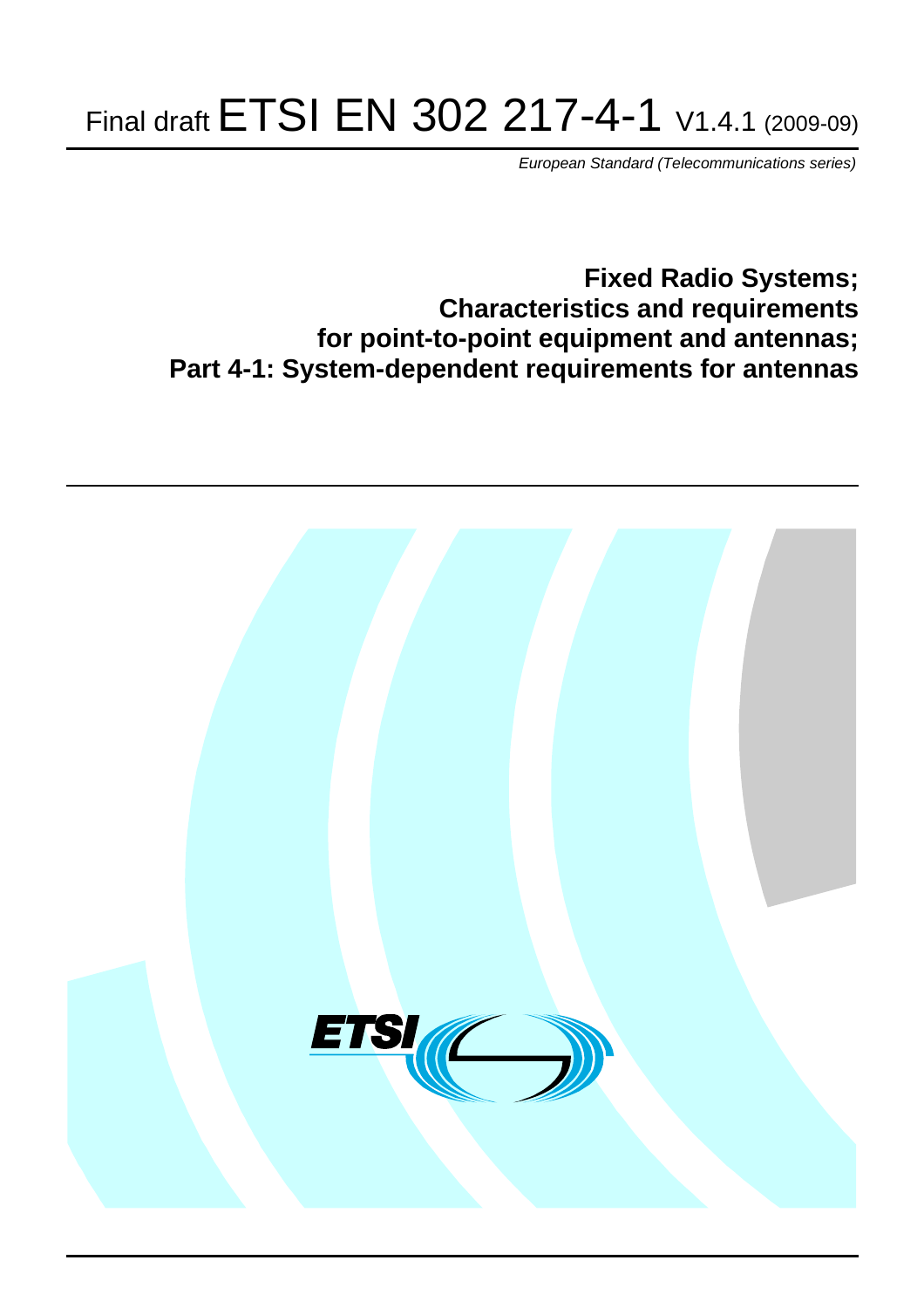Reference REN/ATTM-04011

Keywords antenna, DFRS, DRRS, FWA, point-to-point, transmission

#### *ETSI*

#### 650 Route des Lucioles F-06921 Sophia Antipolis Cedex - FRANCE

Tel.: +33 4 92 94 42 00 Fax: +33 4 93 65 47 16

Siret N° 348 623 562 00017 - NAF 742 C Association à but non lucratif enregistrée à la Sous-Préfecture de Grasse (06) N° 7803/88

#### *Important notice*

Individual copies of the present document can be downloaded from: [http://www.etsi.org](http://www.etsi.org/)

The present document may be made available in more than one electronic version or in print. In any case of existing or perceived difference in contents between such versions, the reference version is the Portable Document Format (PDF). In case of dispute, the reference shall be the printing on ETSI printers of the PDF version kept on a specific network drive within ETSI Secretariat.

Users of the present document should be aware that the document may be subject to revision or change of status. Information on the current status of this and other ETSI documents is available at <http://portal.etsi.org/tb/status/status.asp>

If you find errors in the present document, please send your comment to one of the following services: [http://portal.etsi.org/chaircor/ETSI\\_support.asp](http://portal.etsi.org/chaircor/ETSI_support.asp)

#### *Copyright Notification*

No part may be reproduced except as authorized by written permission. The copyright and the foregoing restriction extend to reproduction in all media.

> © European Telecommunications Standards Institute 2009. All rights reserved.

**DECT**TM, **PLUGTESTS**TM, **UMTS**TM, **TIPHON**TM, the TIPHON logo and the ETSI logo are Trade Marks of ETSI registered for the benefit of its Members.

**3GPP**TM is a Trade Mark of ETSI registered for the benefit of its Members and of the 3GPP Organizational Partners. **LTE**™ is a Trade Mark of ETSI currently being registered

for the benefit of its Members and of the 3GPP Organizational Partners.

**GSM**® and the GSM logo are Trade Marks registered and owned by the GSM Association.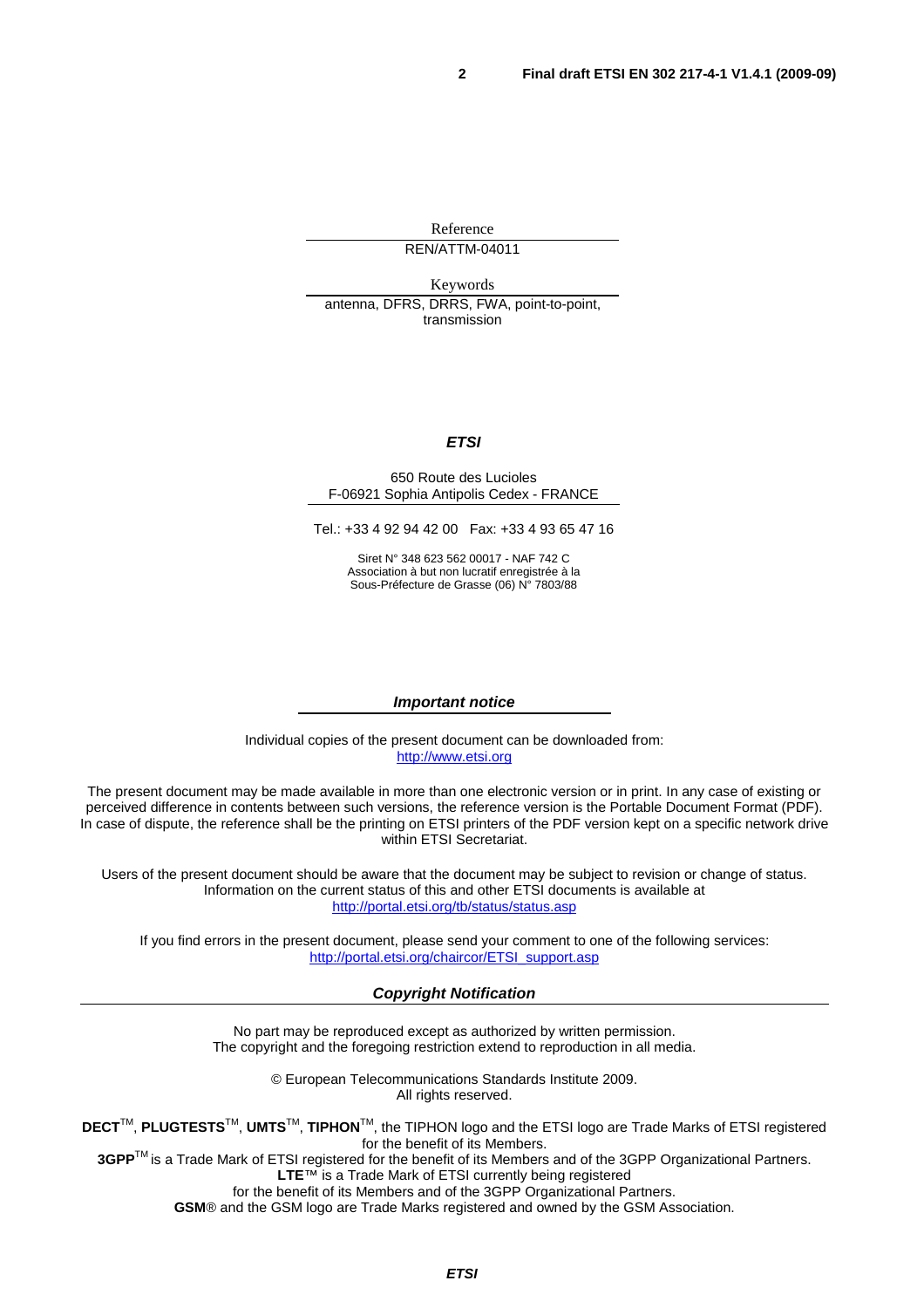# Contents

| 1                                                 |                               |                                                                         |     |
|---------------------------------------------------|-------------------------------|-------------------------------------------------------------------------|-----|
| $\overline{2}$<br>2.1<br>2.2                      |                               |                                                                         |     |
| 3<br>3.1<br>3.2<br>3.3                            |                               |                                                                         |     |
| $\overline{4}$                                    |                               |                                                                         |     |
| 5<br>5.1<br>5.2<br>5.2.1<br>5.2.2<br>5.2.3<br>5.3 |                               |                                                                         |     |
| 6<br>6.1<br>6.2<br>6.3                            |                               |                                                                         |     |
|                                                   | <b>Annex A (normative):</b>   | <b>Standardized Radiation Pattern Envelopes for class 1 antennas in</b> |     |
|                                                   | <b>Annex B</b> (informative): |                                                                         |     |
| B.1<br>B.1.1<br><b>B.1.2</b><br>B.1.3             |                               |                                                                         |     |
| B.2                                               |                               |                                                                         | .20 |
| B.3                                               |                               |                                                                         |     |
| B.4                                               |                               |                                                                         |     |
| B.5                                               |                               |                                                                         |     |
|                                                   | <b>Annex C</b> (informative): |                                                                         |     |
| C.1                                               |                               |                                                                         |     |
| C.2                                               |                               |                                                                         |     |
|                                                   |                               |                                                                         |     |

 $\mathbf{3}$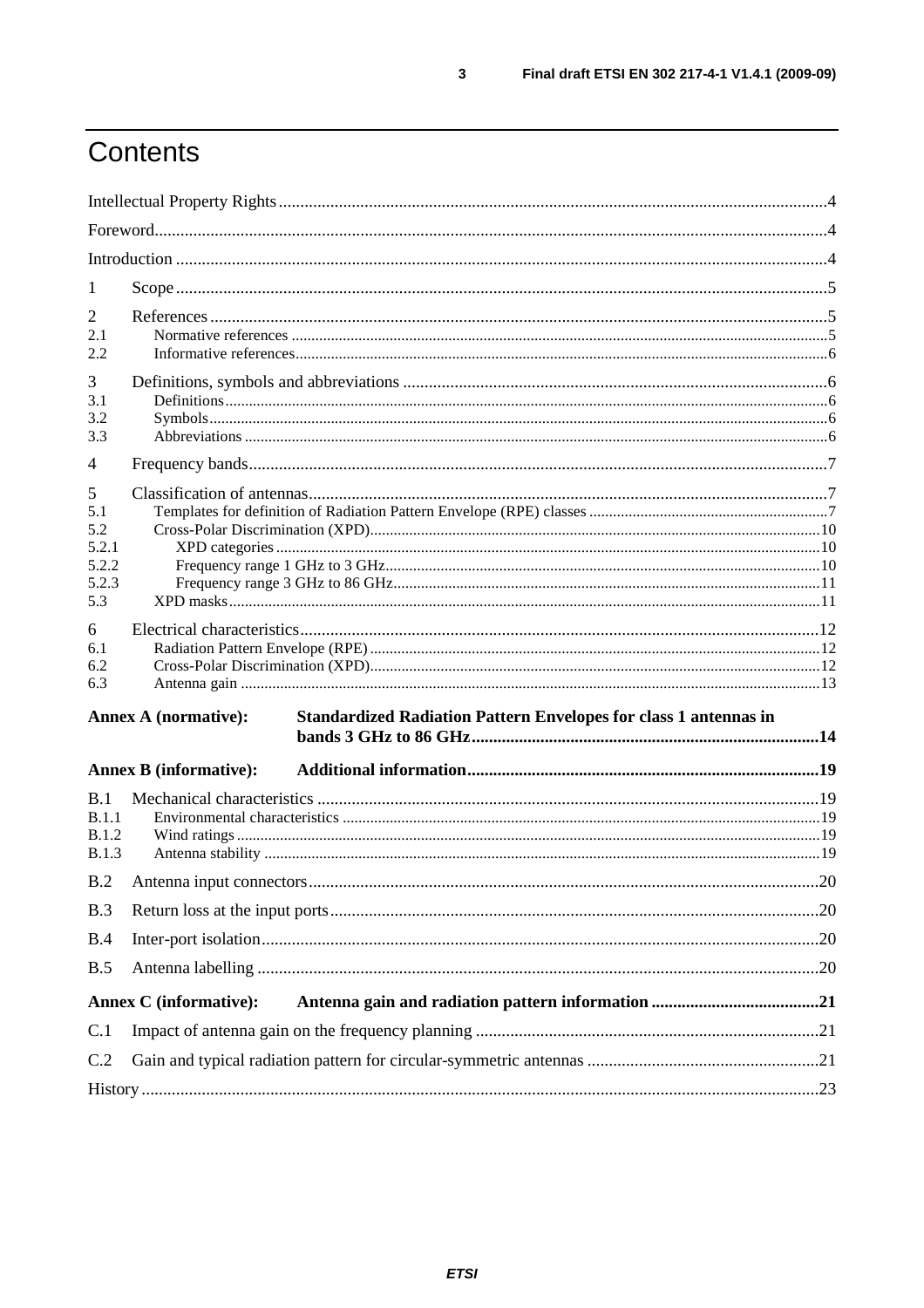# Intellectual Property Rights

IPRs essential or potentially essential to the present document may have been declared to ETSI. The information pertaining to these essential IPRs, if any, is publicly available for **ETSI members and non-members**, and can be found in ETSI SR 000 314: *"Intellectual Property Rights (IPRs); Essential, or potentially Essential, IPRs notified to ETSI in respect of ETSI standards"*, which is available from the ETSI Secretariat. Latest updates are available on the ETSI Web server ([http://webapp.etsi.org/IPR/home.asp\)](http://webapp.etsi.org/IPR/home.asp).

Pursuant to the ETSI IPR Policy, no investigation, including IPR searches, has been carried out by ETSI. No guarantee can be given as to the existence of other IPRs not referenced in ETSI SR 000 314 (or the updates on the ETSI Web server) which are, or may be, or may become, essential to the present document.

# Foreword

This European Standard (Telecommunications series) has been produced by ETSI Technical Committee Access, Terminals, Transmission and Multiplexing (ATTM), and is now submitted for the ETSI standards One-step Approval Procedure.

The present document is part 4-1 of a multi-part deliverable covering the Fixed Radio Systems; Characteristics and requirements for point-to-point equipment and antennas. Full details of the entire series can be found in part 1 [3].

| <b>Proposed national transposition dates</b>                                                |                                 |  |  |
|---------------------------------------------------------------------------------------------|---------------------------------|--|--|
| Date of latest announcement of this EN (doa):                                               | 3 months after ETSI publication |  |  |
| Date of latest publication of new National Standard<br>or endorsement of this $EN$ (dop/e): | 6 months after doa              |  |  |
| Date of withdrawal of any conflicting National Standard (dow):                              | 6 months after doa              |  |  |

# Introduction

The purpose of the present document is to define antenna parameters, which are relevant to Fixed Radio Systems (FRS), including those considered essential for conformity to the R&TTE Directive [1]. Limits are set out in EN 302 217-4-2 [4].

Additional parameters appropriate to system implementation may be subject to agreement between the equipment purchaser and supplier. Further guidance is provided in annex B.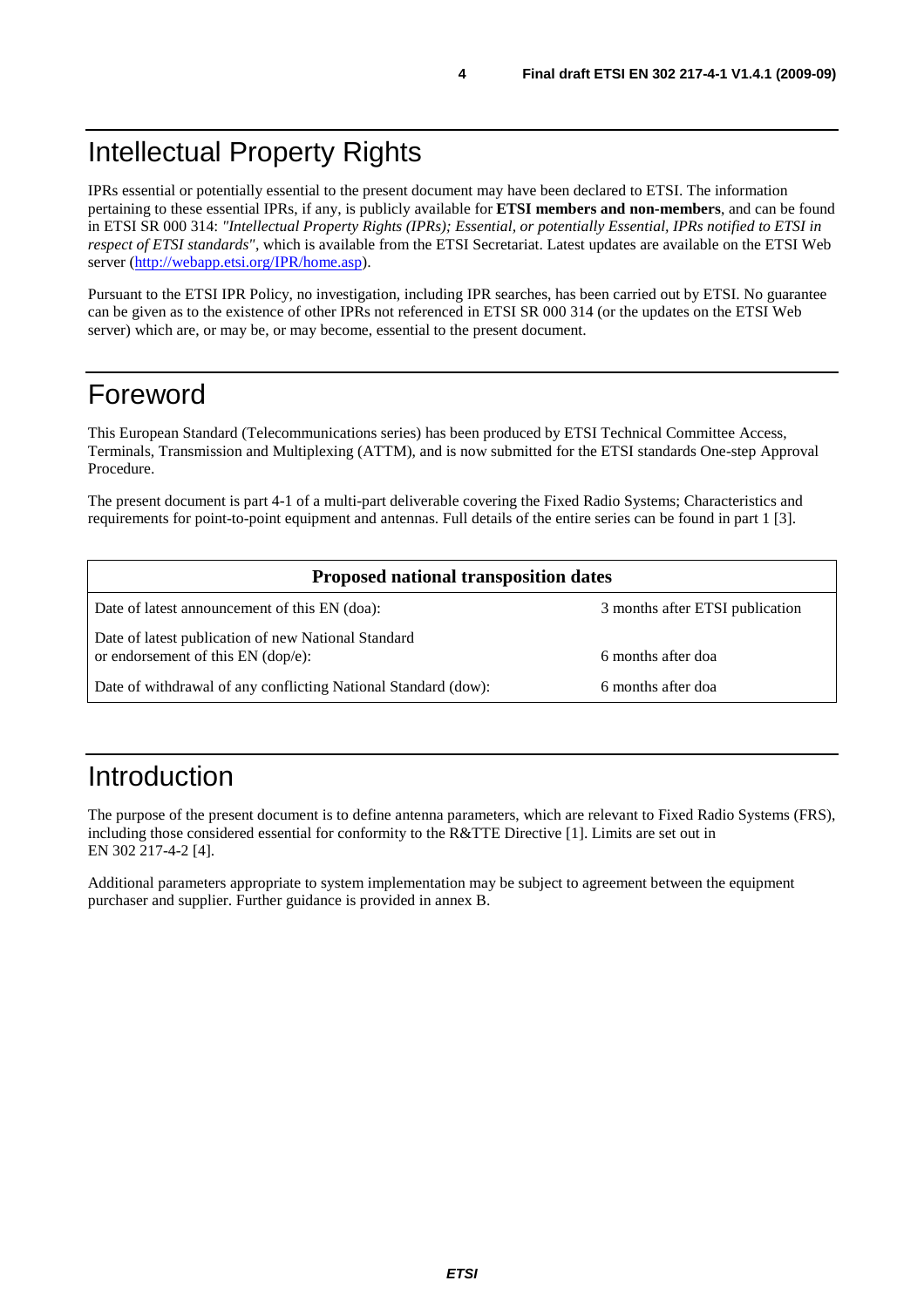#### 1 Scope

The present document summarizes all requirements for single main beam, linear polarization, directional antennas to be adopted in conjunction with Point-to-Point (PP) systems operating in the frequency range 1 GHz to 86 GHz.

Single polarization antennas, dual polarization antennas, dual band/single polarized antennas and dual band/dual polarization antennas are considered.

Description and limits for parameters relevant to essential requirements under article 3.2 of the R&TTE Directive [1] are given in EN 302 217-4-2 [4].

For other parameters and general information that does not affect the R&TTE Directive [1] "essential requirements" mentioned above, description and limits are set out in the present document.

There are a number of different antenna types for various applications, the principles by which they are classified are given in clause 5.

The present document does not cover aspects related to test procedures and test conditions, which are covered by the scope of EN 301 126-3-1 [2].

Guidance on the definition of radio parameters relevant to the essential requirements under article 3.2 of the R&TTE Directive [1] for DFRS may be found in TR 101 506 [i.1].

### 2 References

References are either specific (identified by date of publication and/or edition number or version number) or nonspecific.

- For a specific reference, subsequent revisions do not apply.
- Non-specific reference may be made only to a complete document or a part thereof and only in the following cases:
	- if it is accepted that it will be possible to use all future changes of the referenced document for the purposes of the referring document;
	- for informative references.

Referenced documents which are not found to be publicly available in the expected location might be found at [http://docbox.etsi.org/Reference.](http://docbox.etsi.org/Reference)

NOTE: While any hyperlinks included in this clause were valid at the time of publication ETSI cannot guarantee their long term validity.

#### 2.1 Normative references

The following referenced documents are indispensable for the application of the present document. For dated references, only the edition cited applies. For non-specific references, the latest edition of the referenced document (including any amendments) applies.

- [1] Directive 1999/5/EC of the European Parliament and of the Council of 9 March 1999 on radio equipment and telecommunications terminal equipment and the mutual recognition of their conformity (R&TTE Directive).
- [2] ETSI EN 301 126-3-1: "Fixed Radio Systems; Conformance testing; Part 3-1: Point-to-Point antennas; Definitions, general requirements and test procedures".
- [3] ETSI EN 302 217-1: "Fixed Radio Systems; Characteristics and requirements for point-to-point equipment and antennas; Part 1: Overview and system-independent common characteristics".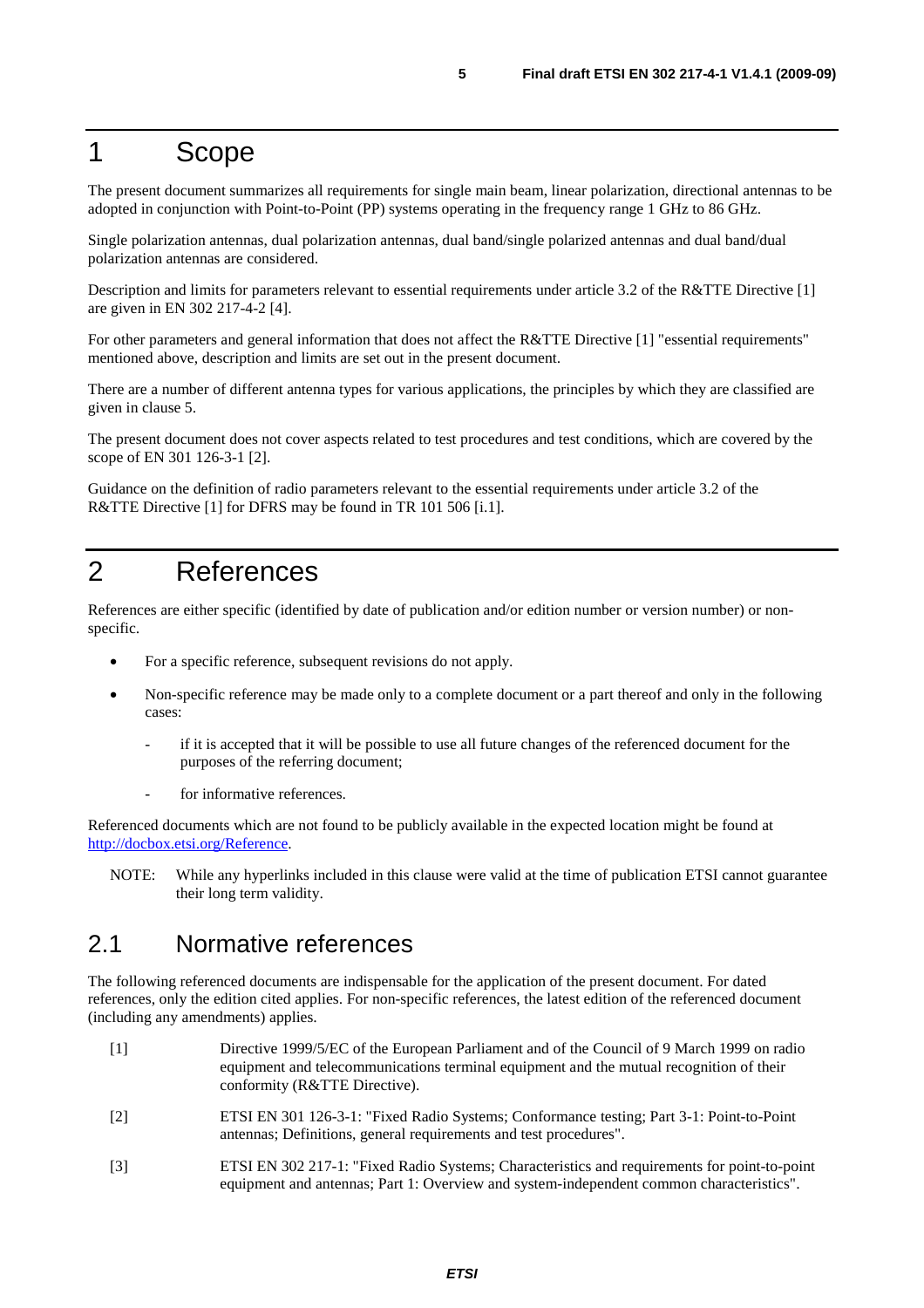- [4] ETSI EN 302 217-4-2: "Fixed Radio Systems; Characteristics and requirements for point-to-point equipment and antennas; Part 4-2: Antennas; Harmonized EN covering the essential requirements of article 3.2 of the R&TTE Directive ".
- [5] IEC 60154-1: "Flanges for waveguides. Part 1: General requirements".
- [6] IEC 60154-2: "Flanges for waveguides. Part 2: Relevant specifications for flanges for ordinary rectangular waveguides".
- [7] IEC 60169-1: "Radio-frequency connectors. Part 1: General requirements and measuring methods".

#### 2.2 Informative references

The following referenced documents are not essential to the use of the present document but they assist the user with regard to a particular subject area. For non-specific references, the latest version of the referenced document (including any amendments) applies.

- [i.1] ETSI TR 101 506: "Fixed Radio Systems; Generic definitions, terminology and applicability of essential requirements under the article 3.2 of 1999/05/EC Directive to Fixed Radio Systems".
- [i.2] ETSI EN 302 217-2-2: "Fixed Radio Systems; Characteristics and requirements for point-to-point equipment and antennas; Part 2-2: Digital systems operating in frequency bands where frequency co-ordination is applied; Harmonized EN covering the essential requirements of article 3.2 of the R&TTE Directive".
- [i.3] ETSI TR 102 243-1: "Fixed Radio Systems; Representative values for transmitter power and antenna gain to support inter- and intra-compatibility and sharing analysis; Part 1: Digital point-topoint systems".
- [i.4] ETSI EN 302 217-2-1: "Fixed Radio Systems; Characteristics and requirements for point-to-point equipment and antennas; Part 2-1: System-dependent requirements for digital systems operating in frequency bands where frequency co-ordination is applied".
- [i.5] ITU-R Recommendation F.699: "Reference radiation patterns for fixed wireless system antennas for use in coordination studies and interference assessment in the frequency range from 100 MHz to about 70 GHz".

# 3 Definitions, symbols and abbreviations

#### 3.1 Definitions

For the purposes of the present document, the terms and definitions given in EN 302 217-1 [3] apply.

#### 3.2 Symbols

For the purposes of the present document, the symbols given in EN 302 217-1 [3] apply.

#### 3.3 Abbreviations

For the purposes of the present document, the abbreviations given in EN 302 217-1 [3] apply.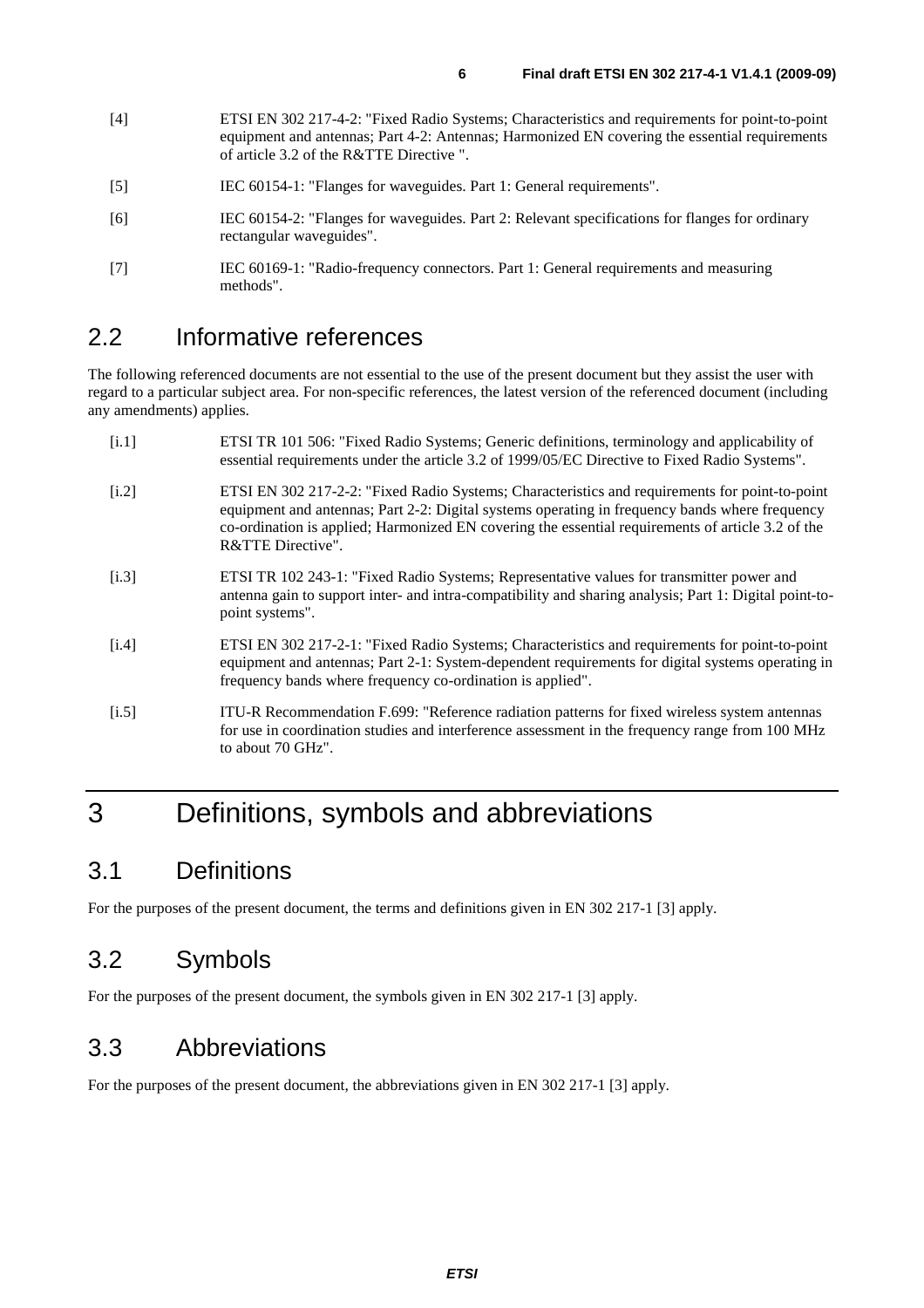# 4 Frequency bands

The present document defines the characteristics and requirements of antennas in the frequency range from 1 GHz to 86 GHz.

For technical commonalities that range is here divided into sub-ranges as follows:

Range 0: 1 GHz to 3 GHz; Range 1: 3 GHz to 14 GHz; Range 2: 14 GHz to 20 GHz; Range 3: 20 GHz to 24 GHz; Range 4: 24 GHz to 30 GHz; Range 5: 30 GHz to 47 GHz; Range 6: 47 GHz to 66 GHz; Range 7: 66 GHz to 86 GHz.

# 5 Classification of antennas

Antenna classification presented in the present document is based on RPE and XPD parameters.

#### 5.1 Templates for definition of Radiation Pattern Envelope (RPE) classes

The RPE directional characteristic (co-polar and cross-polar) impacts the interference situation in the network planning and a trade-off between a highly demanding RPE and the cost/size/weight of the antennas, compatible with the constraints given by present and future networks is then advisable.

With respect to the Radiation Pattern Envelope (RPE), four classes (RPE classes 1 to 4) have been identified according maximum co-polar limit templates for any actual RPE mask in significant range of off-axis azimuth angles. The templates for subdivision in those classes are also depending on given frequency ranges of operation according to figures 1 to 3 and table 1.

#### **Figures 1 to 3 are intended only as templates for defining subdivision of antennas in directivity classes; actual limits options for declaration of conformance to essential requirements under article 3.2 of the R&TTE Directive [1] are defined only in EN 302 217-2-2 [i.2].**

When more than one actual standardized RPE falls within the same class template, a sub-class indicative  $(A, B, C, etc.)$ will be used according their more demanding RPE limit in angles closer to the intended direction.

NOTE: Figures 1 to 3 report limit templates for any actual RPE mask of classes 2, 3 and 4 antennas; class 1 antennas are defined as those which actual RPE mask exceeds class 2 limit template.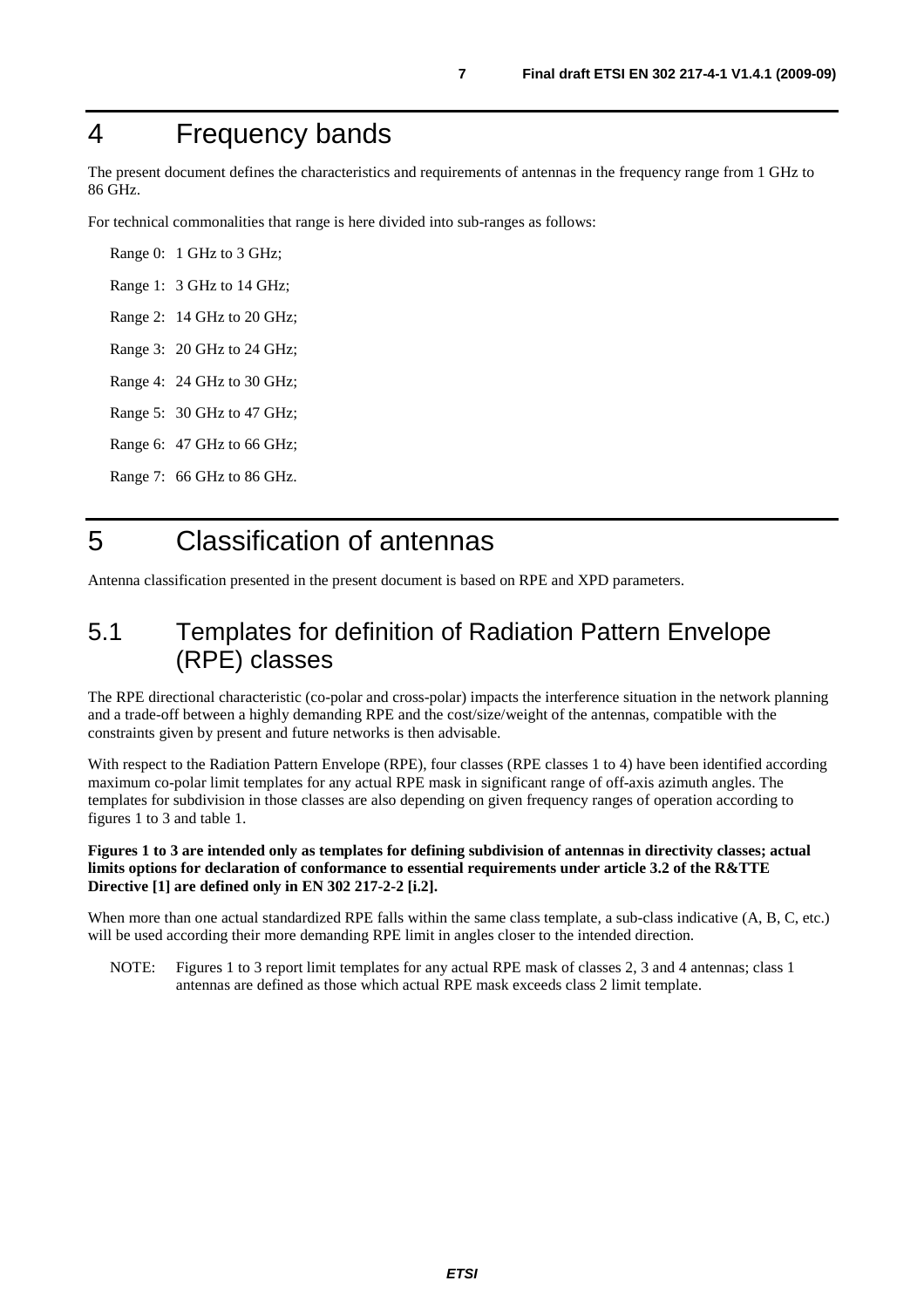

**Figure 1: Co-polar limit templates for actual RPE masks of antenna classes in the range 1 GHz to 3 GHz (see table 1)** 



**Figure 2: Co-polar limit templates for actual RPE masks of antenna classes in the range 3 GHz to 30 GHz (see table 1)**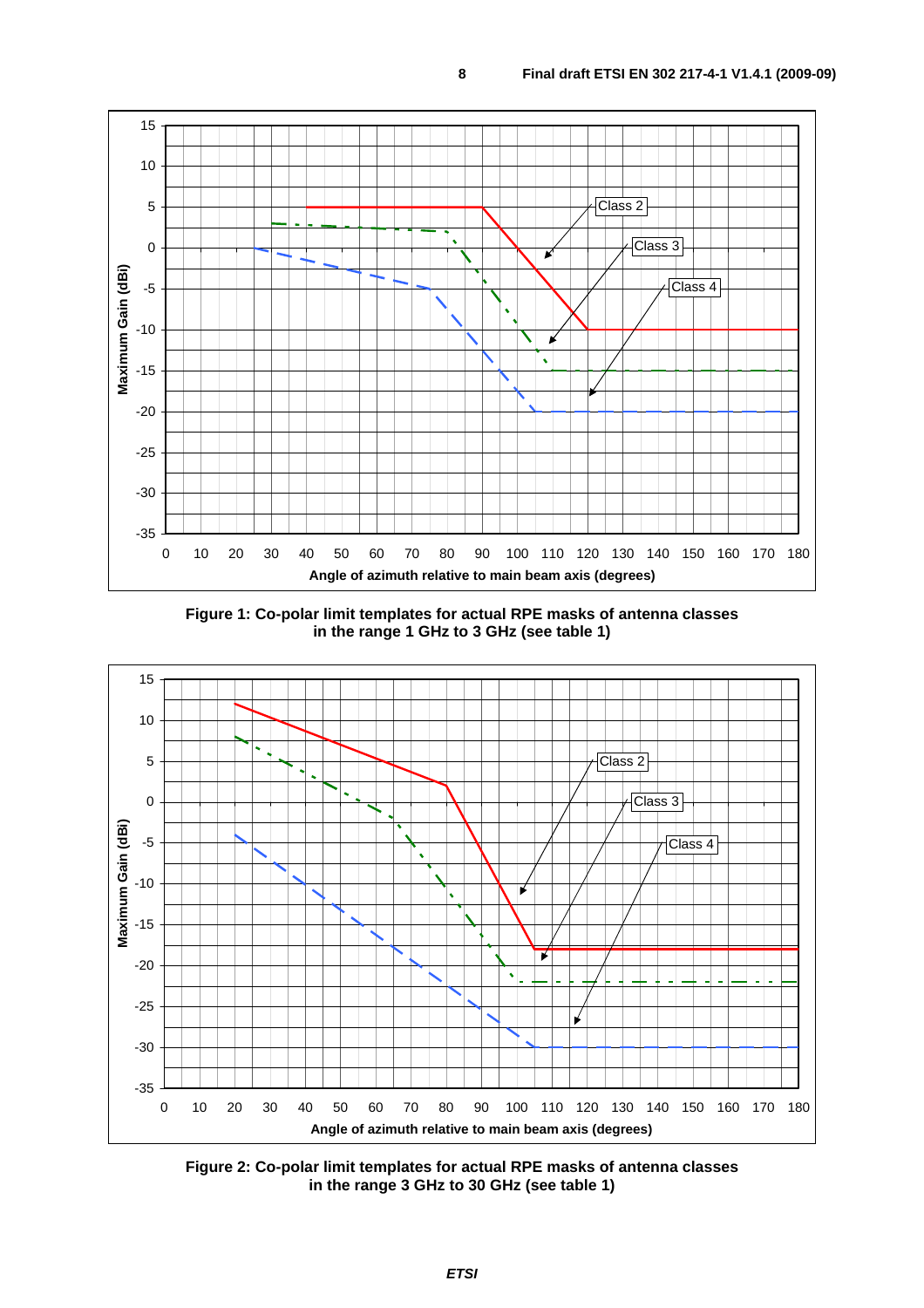

**Figure 3: Co-polar limit templates for actual RPE masks of antenna classes in the range 30 GHz to 66 GHz (see table 1)** 



**Figure 4: Co-polar limit templates for actual RPE masks of antenna classes in the range 66 GHz to 86 GHz (see table 1)**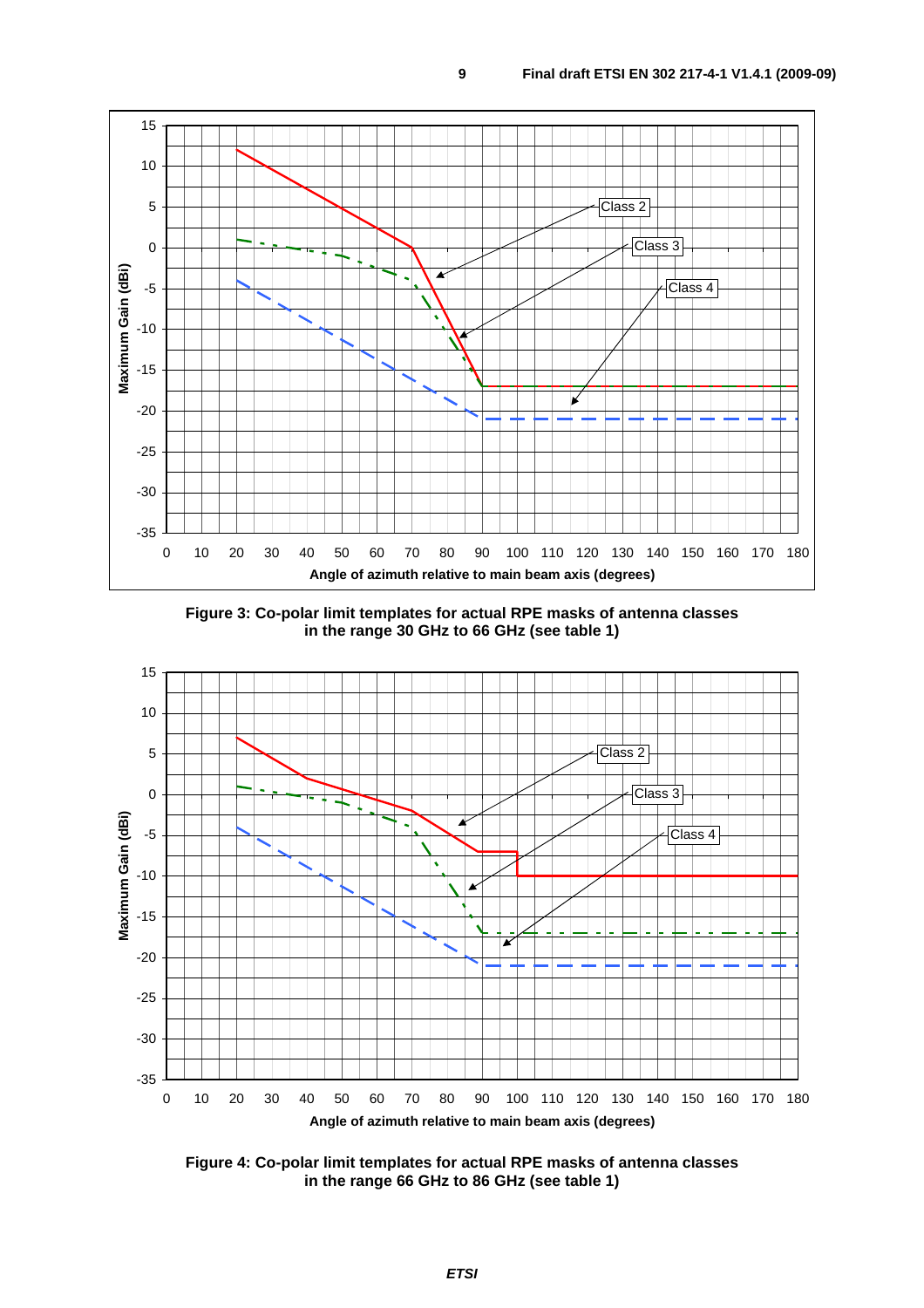| <b>RPE</b>      | Co-polar maximum limit templates for actual RPEs |                                      |                             |                              |                                        |                              |                             |                              |
|-----------------|--------------------------------------------------|--------------------------------------|-----------------------------|------------------------------|----------------------------------------|------------------------------|-----------------------------|------------------------------|
| classes<br>(see |                                                  | Range 1 GHz to 3 GHz<br>(see note 2) |                             | Range 3 GHz to 30 GHz        | Range 30 GHz to 66 GHz<br>(see note 3) |                              | Range 66 GHz to 86 GHz      |                              |
| note 1)         | <b>Azimuth</b><br>angle (°)                      | <b>Maximum</b><br>gain (dBi)         | <b>Azimuth</b><br>angle (°) | <b>Maximum</b><br>gain (dBi) | <b>Azimuth</b><br>angle (°)            | <b>Maximum</b><br>gain (dBi) | <b>Azimuth</b><br>angle (°) | <b>Maximum</b><br>gain (dBi) |
|                 | 40                                               | 5                                    | 20                          | 12                           | 20                                     | 12                           | 20                          | 7                            |
|                 | 90                                               | 5                                    | 80                          | 2                            | 70                                     | $\Omega$                     | 40                          | 2                            |
|                 | 120                                              | $-10$                                | 105                         | $-18$                        | 90                                     | $-17$                        | 70                          | $-2$                         |
| $\mathcal{P}$   | 180                                              | $-10$                                | 180                         | $-18$                        | 180                                    | $-17$                        | 88,75                       | $-7$                         |
|                 |                                                  |                                      |                             |                              |                                        |                              | 100                         | $-7$                         |
|                 |                                                  |                                      |                             |                              |                                        |                              | 100                         | $-10$                        |
|                 |                                                  |                                      |                             |                              |                                        |                              | 180                         | -10                          |
|                 | 30                                               | 3                                    | 20                          | 8                            | 20                                     | 1                            | 20                          | 1                            |
|                 | 80                                               | $\overline{2}$                       | 65                          | $-2$                         | 50                                     | $-1$                         | 50                          | $-1$                         |
| 3               | 110                                              | $-15$                                | 100                         | $-22$                        | 70                                     | $-4$                         | 70                          | $-4$                         |
|                 | 180                                              | $-15$                                | 180                         | $-22$                        | 90                                     | $-17$                        | 90                          | $-17$                        |
|                 |                                                  |                                      |                             |                              | 180                                    | $-17$                        | 180                         | $-17$                        |
|                 | 25                                               | 0                                    | 20                          | -4                           | 20                                     | $-4$                         | 20                          | $-4$                         |
| 4               | 75                                               | $-5$                                 | 105                         | -30                          | 90                                     | $-21$                        | 90                          | $-21$                        |
|                 | 105                                              | $-20$                                | 180                         | -30                          | 180                                    | $-21$                        | 180                         | $-21$                        |
|                 | 180                                              | -20                                  |                             |                              |                                        |                              |                             |                              |

**Table 1: Corner points of co-polar limits for actual RPE masks (see figures 1, 2, 3 and 4)** 

NOTE 1: Class 1 antennas are defined as those which actual RPE exceeds class 2 template limit.

NOTE 2: In EN 302 217-4-2 [4], no specific class 4 antenna RPE is defined for this frequency range; the corresponding limit template in table 1 is set for possible future use.

NOTE 3: In EN 302 217-4-2 [4], no specific class 4 antenna RPE is defined for the frequency range 47 GHz to 66 GHz; the corresponding limit template in table 1 is set for possible future use.

#### 5.2 Cross-Polar Discrimination (XPD)

#### 5.2.1 XPD categories

The XPD characteristics have impact on the link performance (e.g. when CCDP or ACAP operation is foreseen for systems using high sensitive modulation formats).

With respect to cross-Polar Discrimination (XPD), three XPD performance categories (XPD categories 1 to 3) have been identified (refer to EN 302 217-4-2 [4]):

- XPD category 1: those antennas required to have standard cross-polar discrimination. Limits are reported in EN 302 217-4-2 [4].
- XPD category 2: those antennas required to have high cross-polar discrimination.
- XPD category 3: those antennas required to have high cross-polar discrimination through an extended angular region.

#### 5.2.2 Frequency range 1 GHz to 3 GHz

Category 2 is applicable to this frequency range:

- Category 2: High XPD with 25 dB minimum requirement.
- No Category 3 is presently standardized.

The XPD corresponding to the RPEs classes referenced in EN 302 217-4-2 [4], clause 4.2 shall be equal to or higher than those values defined in table 2.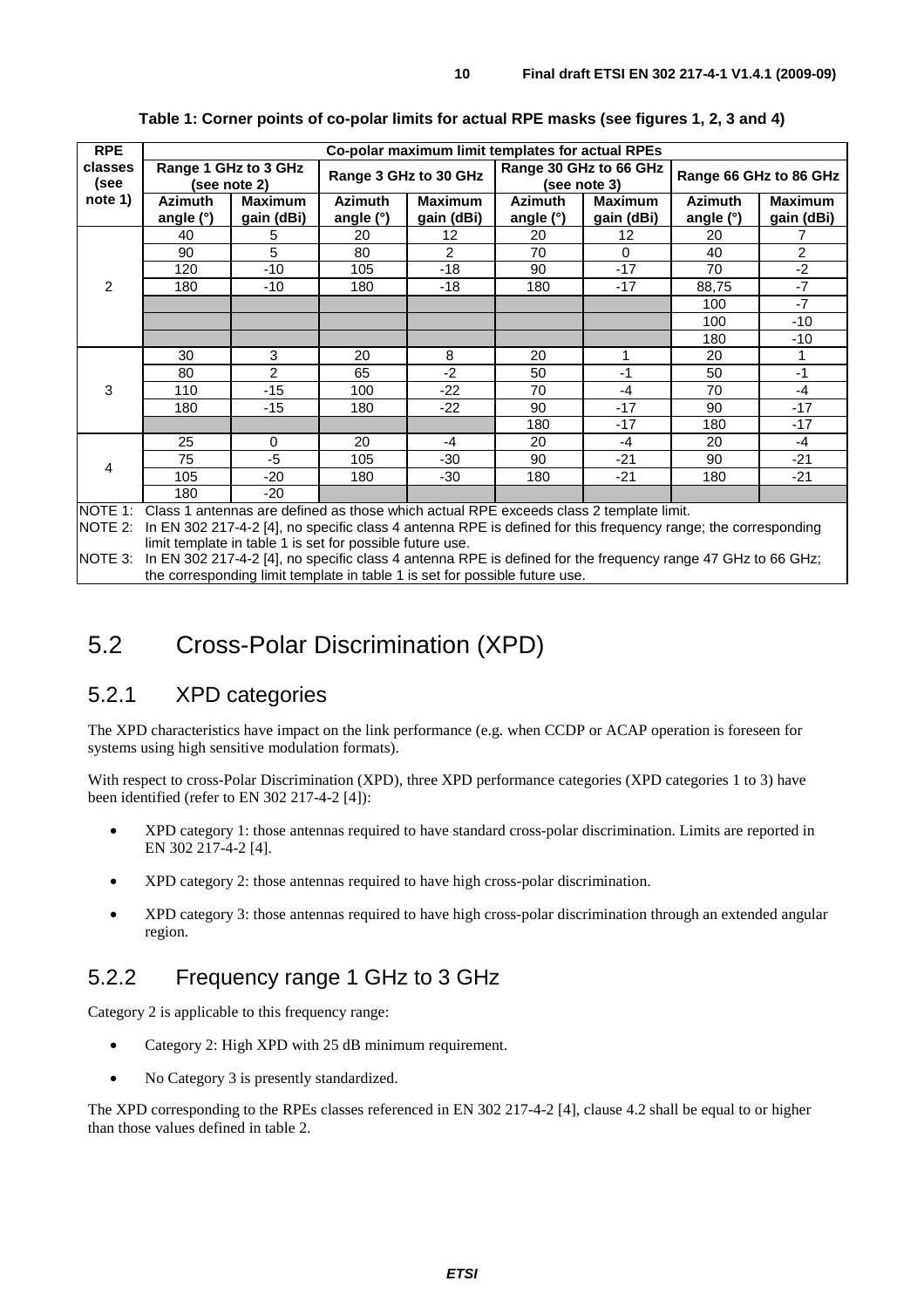| <b>Class</b> | Minimum XPD (dB)                                                                    |
|--------------|-------------------------------------------------------------------------------------|
| 1A and 1B    | 25 (XPD category 2)                                                                 |
|              | 25 (XPD category 2)                                                                 |
|              | 25 (XPD category 2)                                                                 |
| INOTE:       | XPD values are intended to be met with respect to the azimuth plane only and within |
|              | an angle twice the half power beamwidth of the co-polarized main beam.              |

#### **Table 2: Minimum XPD for each antenna class**

#### 5.2.3 Frequency range 3 GHz to 86 GHz

In this frequency range, the two categories are defined according to sub-ranges of frequency and minimum requirements as defined in table 3. The supplier shall declare which XPD Category the antenna refers to.

The XPD shall be equal to or higher than those values defined in table 3.

In figures 5 and 6, masks are given for XPD measurements around the main beam axis.

|                                                                                                                  |                                           | <b>High XPD</b>                    |
|------------------------------------------------------------------------------------------------------------------|-------------------------------------------|------------------------------------|
| <b>Frequency</b><br>ranges                                                                                       | <b>Category 2</b><br>(see note 1)<br>(dB) | Category 3<br>(see note 2)<br>(dB) |
| Range 1 (3 GHz to 14 GHz)                                                                                        | 30                                        | 35<br>40 (see note 3)              |
| Range 2 (14 GHz to 20 GHz)                                                                                       | 27                                        | 30                                 |
| Range 3 (20 GHz to 24 GHz)                                                                                       | 27                                        | 30                                 |
| Range 4 (24 GHz to 30 GHz)                                                                                       | 27                                        | 30                                 |
| Range 5 (30 GHz to 47 GHz)                                                                                       | 27                                        | 30                                 |
| Range 6 (47 GHz to 66 GHz)                                                                                       | Not applicable                            | Not applicable                     |
| Range 7 (66 GHz to 86 GHz)                                                                                       | Not applicable                            | Not applicable                     |
| NOTE 1: XPD values intended to be met within the 1 dB co-polar contour referred in<br>figure 5.                  |                                           |                                    |
| NOTE 2: XPD values intended to be met within the 1 dB co-polar contour and the<br>region B referred in figure 6. |                                           |                                    |
| NOTE 3: Additional XPD values intended to be met within region A referred in figure 6.                           |                                           |                                    |

### 5.3 XPD masks

In figures 5 and 6, masks are given for XPD measurements around the main beam axis.



NOTE: For the dual band antennas -1 dB contour for the highest frequency band shall be used.

#### **Figure 5: Category 2 mask for XPD measurements around the main beam axis**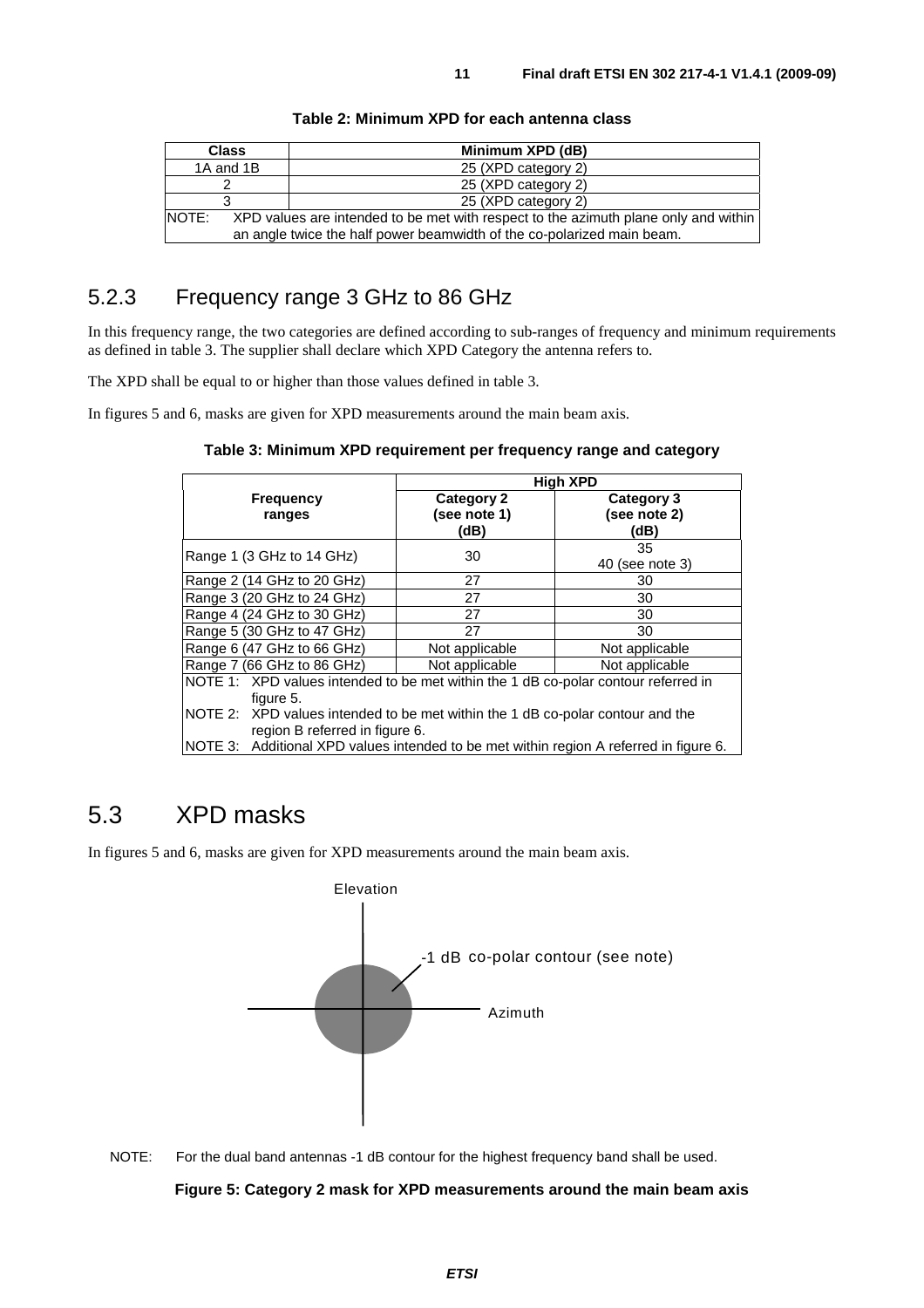

NOTE: For the dual band antennas the -1 dB and other contours for the highest frequency band shall be used.

#### **Figure 6: Category 3 mask for XPD measurements around the main beam axis**

### 6 Electrical characteristics

### 6.1 Radiation Pattern Envelope (RPE)

Co-polar and Cross-polar RPEs are relevant to the essential parameters under article 3.2 of the R&TTE Directive [1] and are stated in EN 302 217-4-2 [4].

- NOTE 1: In bands where frequency co-ordination is not applied, cross-polar RPE is not considered relevant to essential requirements for R&TTE Directive [1] conformance, even if the antenna is actually dual polarized. Values are still given in EN 302 217-4-2 [4] but should be considered for reference purposes only. For definition of co-ordination in frequency bands, refer to definitions in EN 302 217-1 [3].
- NOTE 2: RPEs are standardized as absolute worst-case envelope to be 100 % met by for conformance declaration purpose only. In addition, RPE masks, standardized in EN 302 217-4-2 [4] are not defined for angles close to the bore-sight direction. Therefore, information on typical main beam pattern and RPEs for common circularly-symmetric antenna types may be found in annex C.

In bands above 3 GHz, the RPEs proposed in EN 302 217-4-2 [4] are only of classes 2 or higher; class 1 antennas in those bands are no longer considered suitable for essential requirements under article 3.2 of the R&TTE within the European Community. Rationale is the fact that the increasing demand of spectrum in European Countries discourages the use of less demanding antenna RPEs. However, it is recognized that ETSI ENs have worldwide relevance and therefore, in other countries, there might be applications in lower density radio networks that justify a different trade-off in terms of performance and cost. Therefore, for such purposes in bands above 3 GHz, class 1 antenna RPEs are standardized in annex A.

### 6.2 Cross-Polar Discrimination (XPD)

XPD category 1 is relevant to the essential parameters under article 3.2 of the R&TTE Directive [1] and required values are defined in EN 302 217-4-2 [4].

NOTE: In bands where frequency co-ordination is not applied, XPD is not considered an essential requirement for R&TTE Directive [1] conformance, even if the antenna is actually dual polarized. Values are still given in EN 302 217-4-2 [4] but should be considered for reference purposes only. For definition of co-ordination in frequency bands, refer to definitions in EN 302 217-1 [3].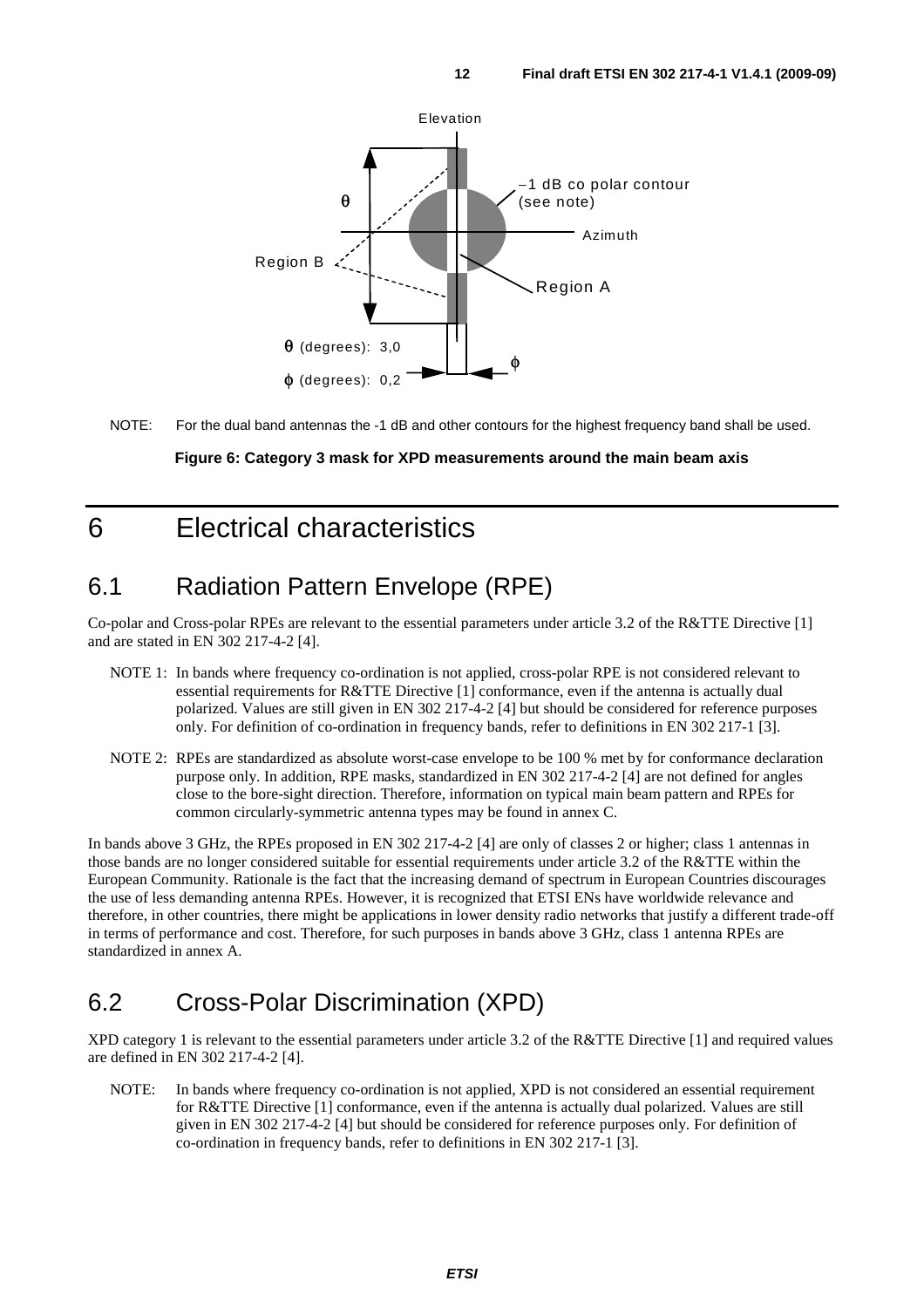### 6.3 Antenna gain

Antenna gain is relevant to the essential parameters under article 3.2 of the R&TTE Directive [1] and related requirements are defined in EN 302 217-4-2 [4].

Representative values for antenna gain and antenna diameter are provided for guidance in TR 102 243-1 [i.3] to support inter and intra-compatibility and sharing analysis.

NOTE: Regarding the antenna gain, it is here considered that only the declared gain is relevant to essential requirements for R&TTE Directive [1] article 3.2. Minimum gain requirement might be only a "National Interface" issue relevant to article 4.1 as long as it relates to off-axis E.I.R.P. limitation. Annex C gives some practical background on the impact and evaluation of typical gain for conventional and most popular circular symmetrical (parabolic) antennas; however, this does not preclude that other antenna types are applicable, provided that they met the specifications set in the present document.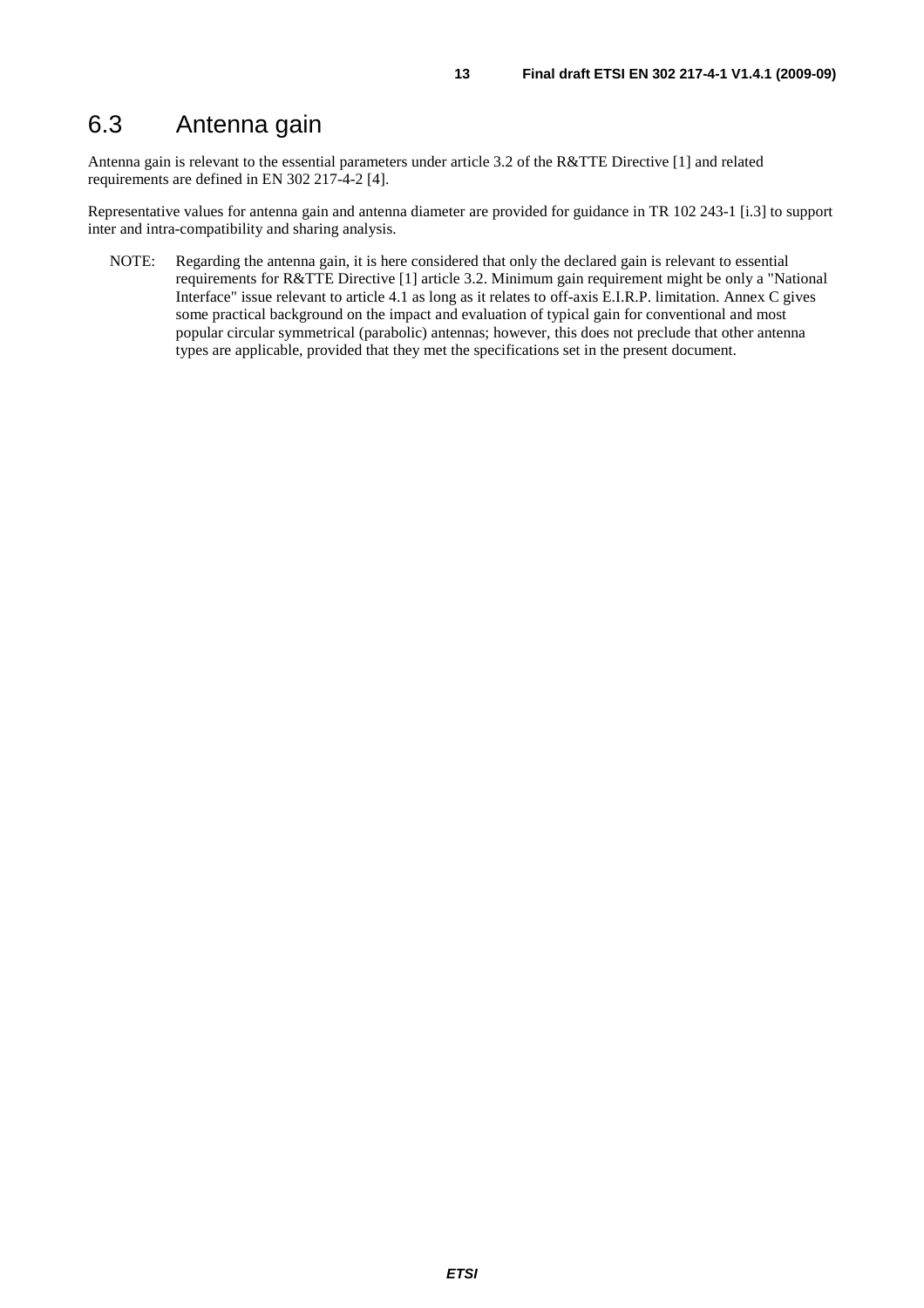# Annex A (normative): Standardized Radiation Pattern Envelopes for class 1 antennas in bands 3 GHz to 86 GHz

Standardized class 1 RPE in bands from 3 GHz to 86 GHz are reported in figures A.1 to A.7.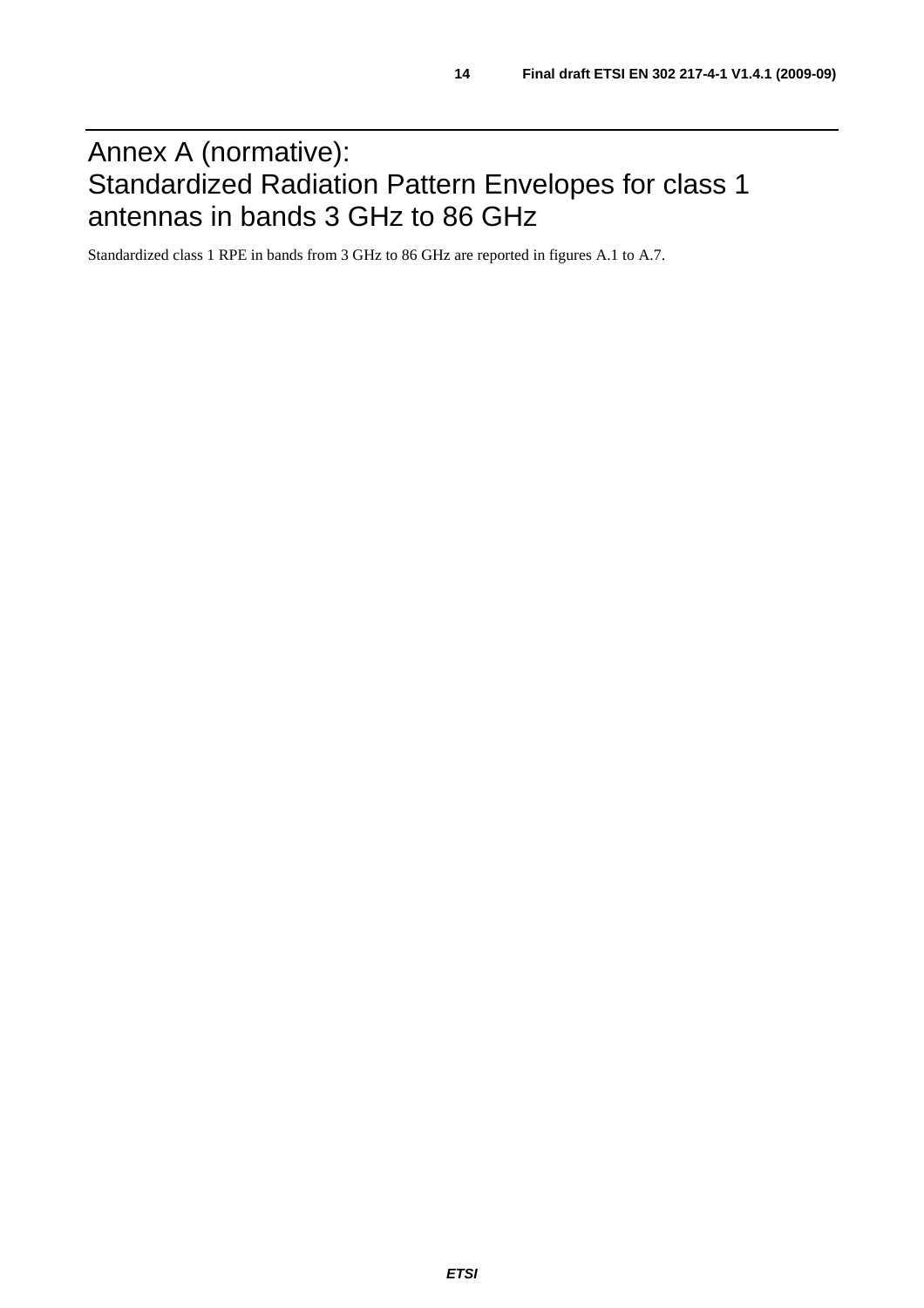

| Angle | Co-polar<br>(dBi) | Angle | Cross-polar<br>(dBi) |
|-------|-------------------|-------|----------------------|
| 5     | 26                | 5     | 10                   |
| 10    | 20                | 8     |                      |
| 20    | 12                | 15    | 5                    |
| 50    | 5                 | 30    | -2                   |
| 110   | 5                 | 70    | $-2$                 |
| 140   | -8                | 100   | -5                   |
| 170   | -8                | 120   | -8                   |
| 170   | -6                | 180   | -8                   |
| 180   | -6                |       |                      |

**Figure A.1: RPEs for class 1 antennas in the frequency range 3 GHz to 14 GHz** 



| Angle<br>701 | Co-polar<br>(dBi) | Angle<br>70 | Cross-polar<br>(dBi) |
|--------------|-------------------|-------------|----------------------|
| 5            | 25                | 5           | 10                   |
| 15           | 15                | 15          | 3                    |
| 25           | 10                | 20          | っ                    |
| 110          |                   | 30          |                      |
| 140          | -8                | 45          |                      |
| 170          | -8                | 55          | -3                   |
| 170          | -6                | 90          | -3                   |
| 180          | -6                | 120         | -8                   |
|              |                   | 180         | -8                   |

**Figure A.2: RPEs for class 1 antennas in the frequency range 14 GHz to 20 GHz**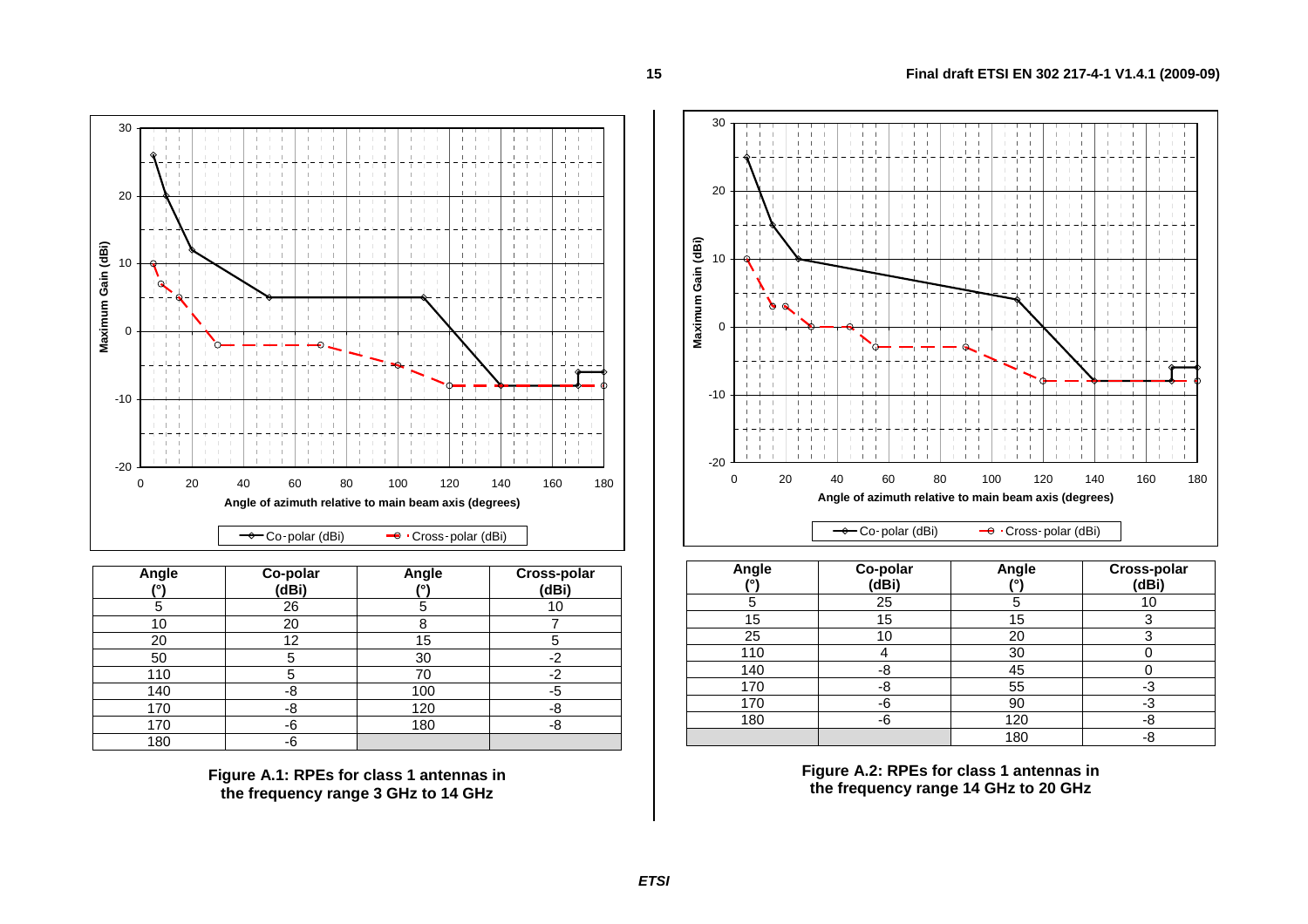

| Angle | Co-polar<br>(dBi) | Angle<br>70 | Cross-polar<br>(dBi) |
|-------|-------------------|-------------|----------------------|
|       | 20                |             |                      |
|       | 12                |             |                      |
| 20    |                   | 20          |                      |
| 80    |                   | 100         |                      |
| 100   |                   | 180         | - 1                  |
| 180   |                   |             |                      |

**Figure A.3: RPEs for antennas class 1 in the frequency range 20 GHz to 24 GHz** 



| Angle | Co-polar<br>(dBi) | Angle | <b>Cross-polar</b><br>(dBi) |
|-------|-------------------|-------|-----------------------------|
|       |                   |       |                             |
|       | 5،                | 20    |                             |
| 50    |                   | 100   |                             |
| 80    |                   | 180   |                             |
| 100   |                   |       |                             |
| 180   | -10               |       |                             |

**Figure A.4: RPEs for class 1 antennas in the frequency range 24 GHz to 30 GHz**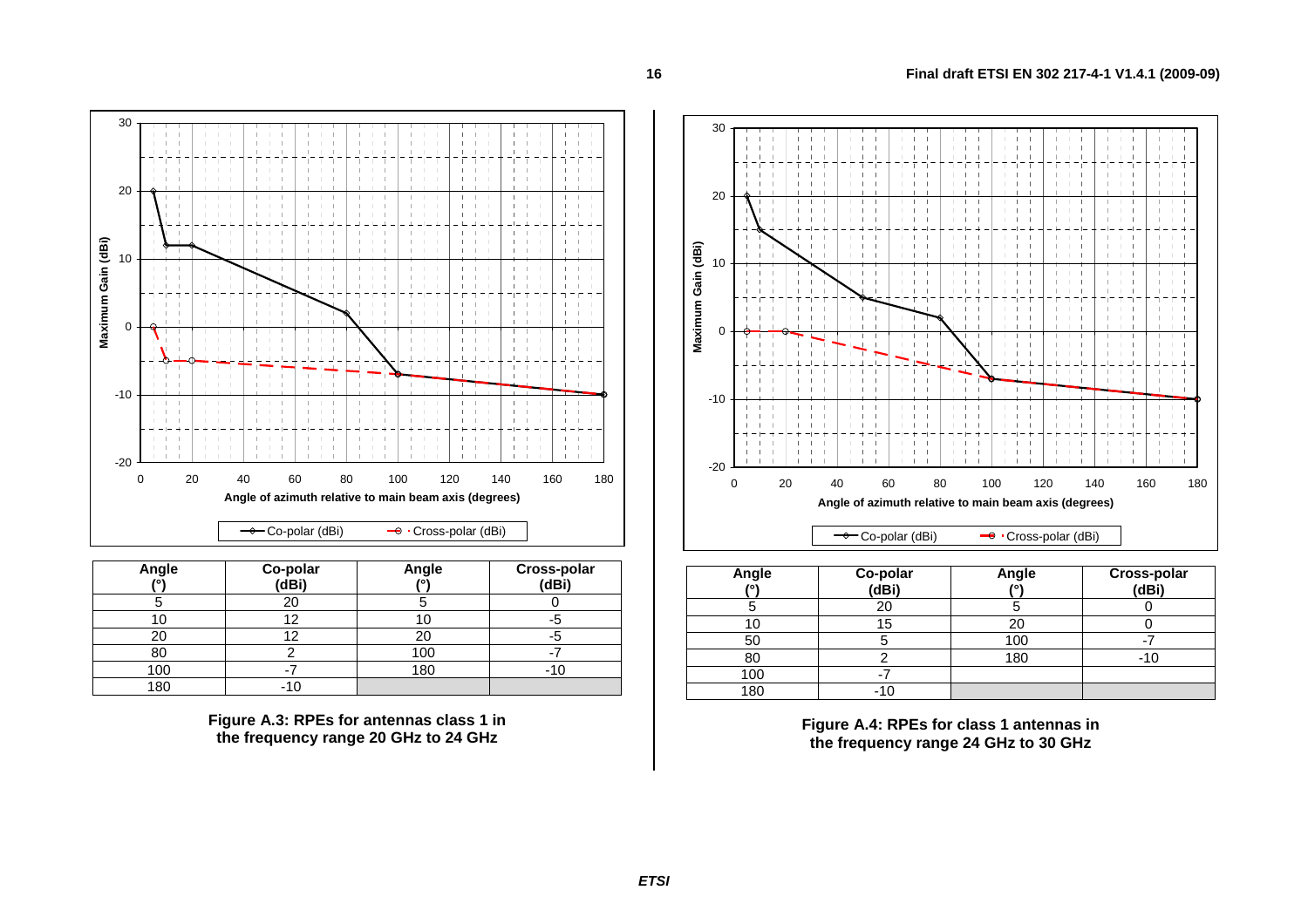

| Angle | Co-polar<br>(dBi) | Angle | Cross-polar<br>(dBi) |
|-------|-------------------|-------|----------------------|
|       | 25                |       |                      |
| 10    | 17                | 15    | 5                    |
| 15    | 14                | 20    |                      |
| 40    |                   | 80    | -5                   |
| 110   |                   | 95    | $-10$                |
| 125   | -10               | 180   | $-10$                |
| 175   | $-10$             |       |                      |
| 180   |                   |       |                      |

**Figure A.5: RPEs for class 1 antennas in the frequency range 30 GHz to 47 GHz** 



| Angle<br>701 | Co-polar<br>(dBi) | Angle | Cross-polar<br>(dBi) |
|--------------|-------------------|-------|----------------------|
|              | 25                |       |                      |
| 10           | 17                | 15    |                      |
| 15           | 14                | 20    |                      |
| 40           | 8                 | 80    | -5                   |
| 110          |                   | 95    | $-10$                |
| 125          | $-10$             | 180   | $-10$                |
| 175          | -10               |       |                      |
| 180          |                   |       |                      |

**Figure A.6: RPEs for class 1 antennas in the frequency range 47 GHz to 60 GHz**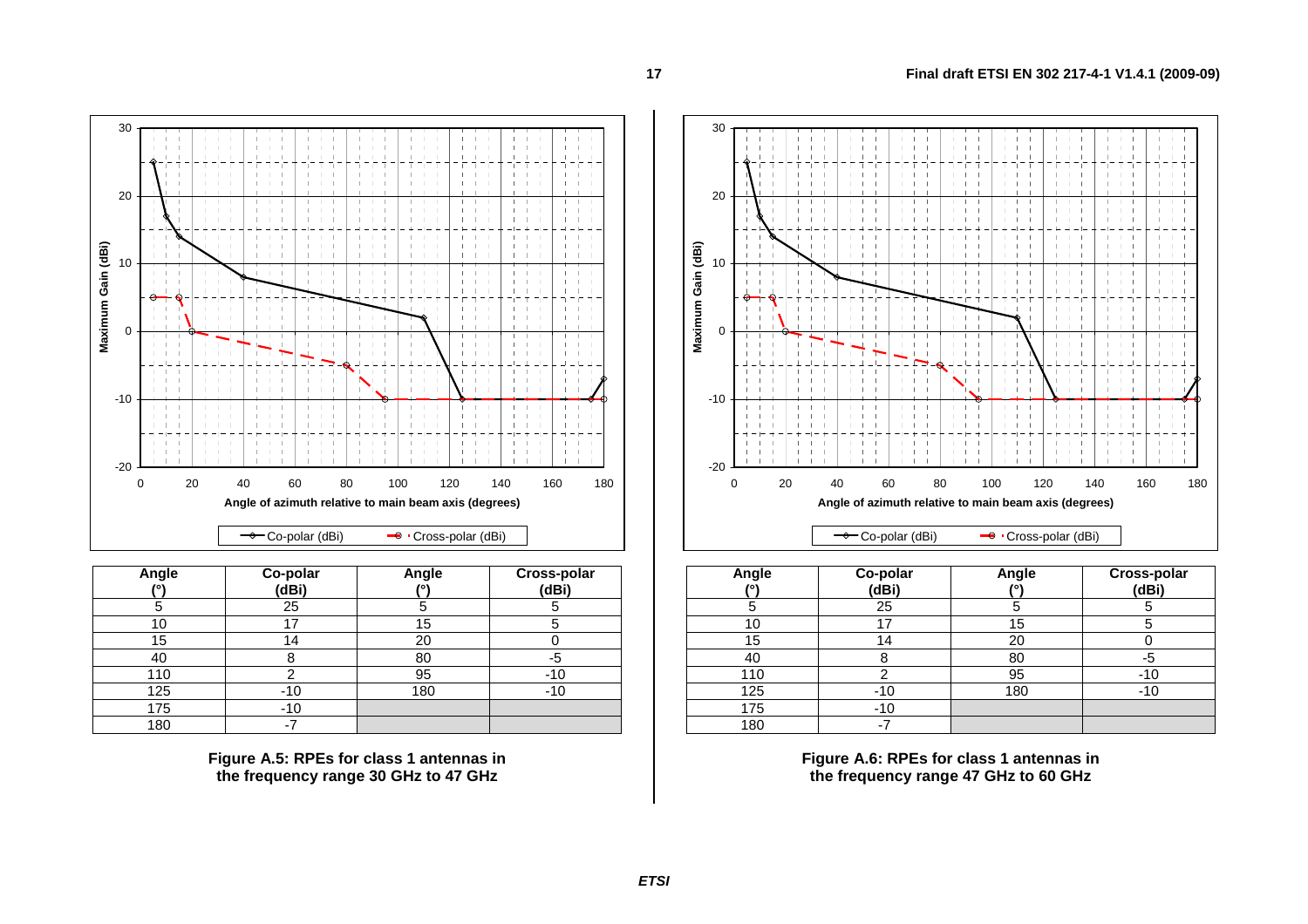

| Angle<br>$\overline{10}$ | Co-polar<br>(dBi) | Angle | Cross-polar<br>(dBi) |
|--------------------------|-------------------|-------|----------------------|
|                          | 25                |       |                      |
|                          |                   | 15    |                      |
| 15                       | $\overline{4}$    | 20    |                      |
| 40                       |                   | 80    |                      |
| 70 to 100                |                   | 180   |                      |
| 100 to 180               | -5                |       |                      |

**Figure A.7: RPEs for class 1 antennas in the frequency range 71 GHz to 86 GHz** 

**18**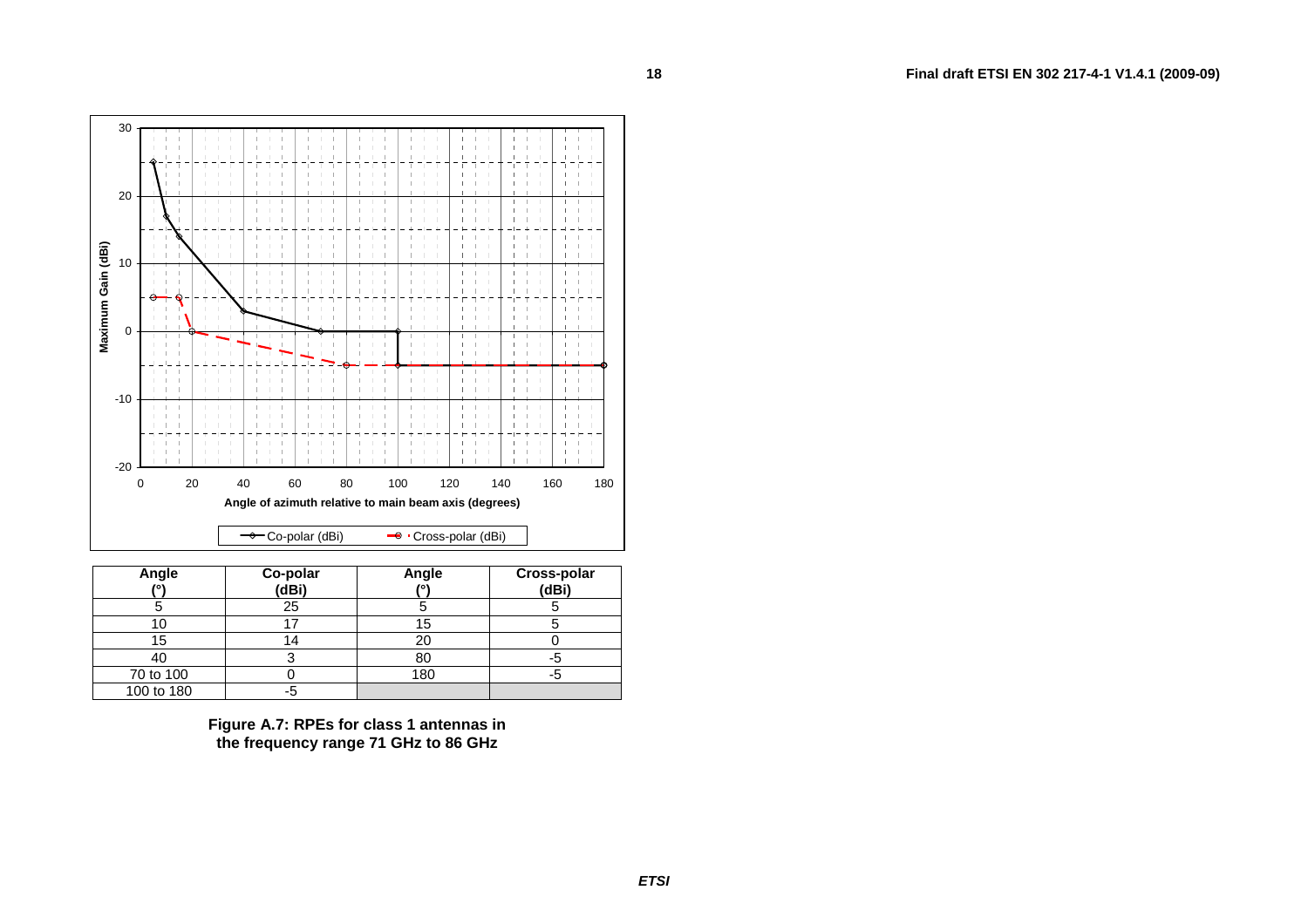# Annex B (informative): Additional information

# B.1 Mechanical characteristics

### B.1.1 Environmental characteristics

The principles for defining the operational environment profile are reported in EN 302 217-1 [3].

For commercially available antennas, the following additional information might be relevant.

The antennas are usually designed to operate within a temperature range of -45  $\degree$ C to +45  $\degree$ C with a relative humidity up to 100 % with salt mist, industrial atmosphere, solar and UV-radiation, etc.

The operational temperature range is sometimes divided into two parts for application in different climatic areas:

- 1)  $-33 \text{ °C}$  to  $+40 \text{ °C}$ ;
- 2)  $-45 \degree C$  to  $+45 \degree C$ .

### B.1.2 Wind ratings

The antennas should be designed to meet wind survival ratings specified in table B.1.

#### **Table B.1**

| Antenna<br>type | <b>Wind velocity</b><br>$m/s$ (km/h) | Ice load<br>(density $7 \text{ kN/m}^3$ ) |
|-----------------|--------------------------------------|-------------------------------------------|
| Normal duty     | 55 (200)                             | 25 mm radial ice                          |
| Heavy duty      | 70 (252)                             | 25 mm radial ice                          |

### B.1.3 Antenna stability

The antenna equipment should be stable under the most severe operational conditions at the site of intended application.

For installation on trellis or towers, this results in a maximum angular deviation of the antenna main beam axis not higher than 0,3 times the -3 dB beam width under the conditions specified in table B.2.

| . able l | D. |
|----------|----|
|----------|----|

| Antenna<br>type | <b>Wind velocity</b><br>$m/s$ (km/h) | Ice load<br>(density 7 $kN/m^3$ ) |
|-----------------|--------------------------------------|-----------------------------------|
| Normal duty     | 30(110)                              | 25 mm radial ice                  |
| Heavy duty      | 45 (164)                             | 25 mm radial ice                  |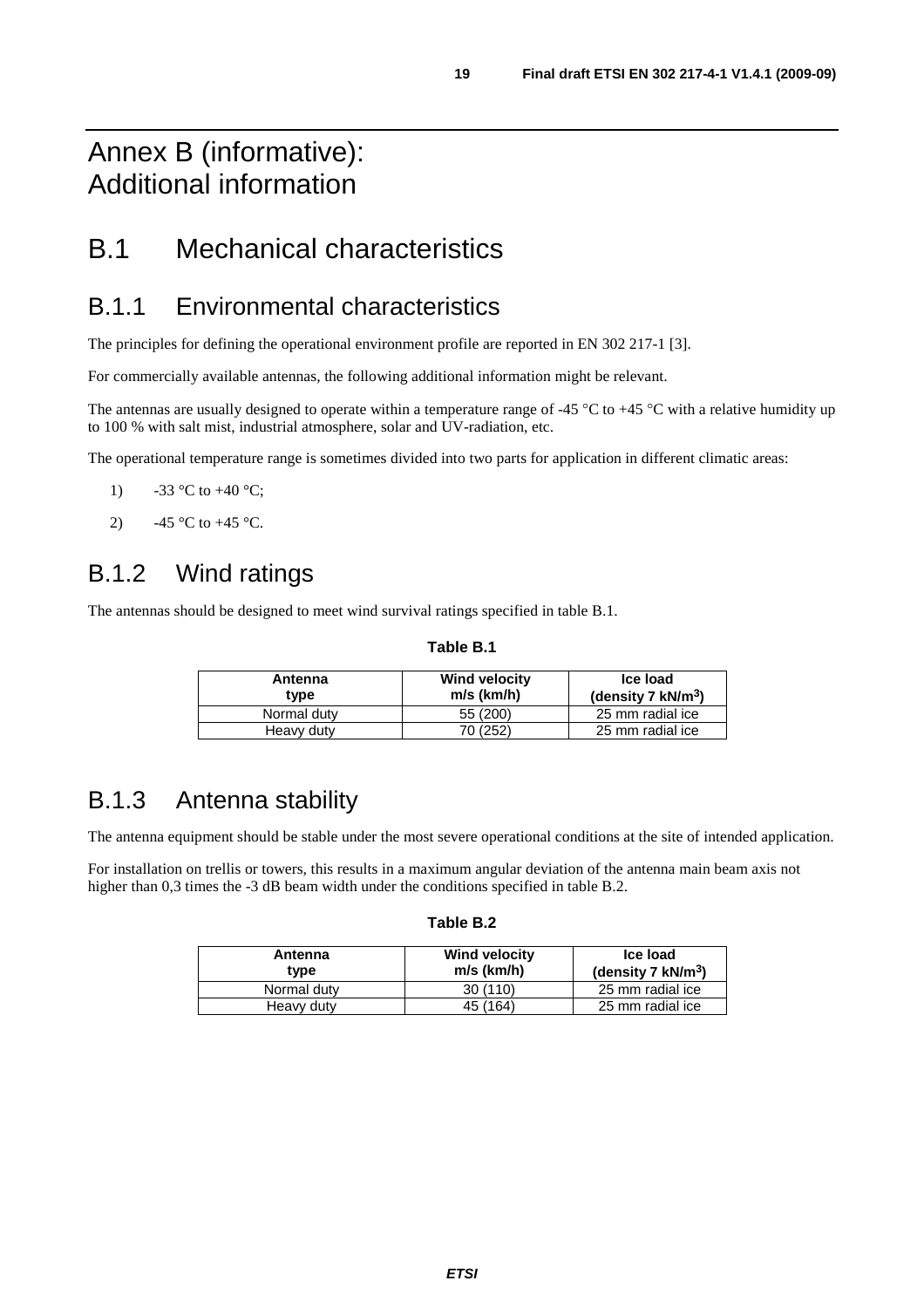# B.2 Antenna input connectors

When flanges are provided at the input port of the antenna, they should be in accordance with IEC 60154-1 [5] and IEC 60154-2 [6].

For antennas, which are integrated to the radio equipment, proprietary connection designs may be utilized.

For antennas using coaxial input ports, the connectors should conform to IEC 60169-1 [7].

Other interconnection design should be agreed between the equipment supplier and purchaser in line with the overall system design requirements.

# B.3 Return loss at the input ports

The minimum return loss should be agreed between the equipment and feeder supplier(s) and purchaser in line with the overall system design requirements. For guidance refer to equipment port return loss requirement in EN 302 217-2-1 [i.4], clause 6.1.2, for fully indoor digital systems, which are generally deployed with longer feeder connections to an external antenna, it is assumed that the return loss of the feeder + antenna assembly will be approximately of the same order.

For guidance, antennas with a Voltage Standing Wave Ratio (VSWR) in a range of 1,06 to 1,2 are typical.

### B.4 Inter-port isolation

The isolation between the input ports of a dual polarized antenna should be agreed between the equipment supplier and purchaser in line with the overall system design requirements.

For guidance the isolation between ports may be between 25 dB and 35 dB (range 1 GHz to 3 GHz) and between 35 dB to 50 dB (3 GHz to 86 GHz).

# B.5 Antenna labelling

It is recommended that the antennas should be clearly identified with a weather-proof and permanent label showing the suppliers name, antenna type, serial number and type approval reference number which identifies the country of origin.

For information on possible CE marking under the R&TTE Directive [1], please refer to the scope of EN 302 217-4-2 [4].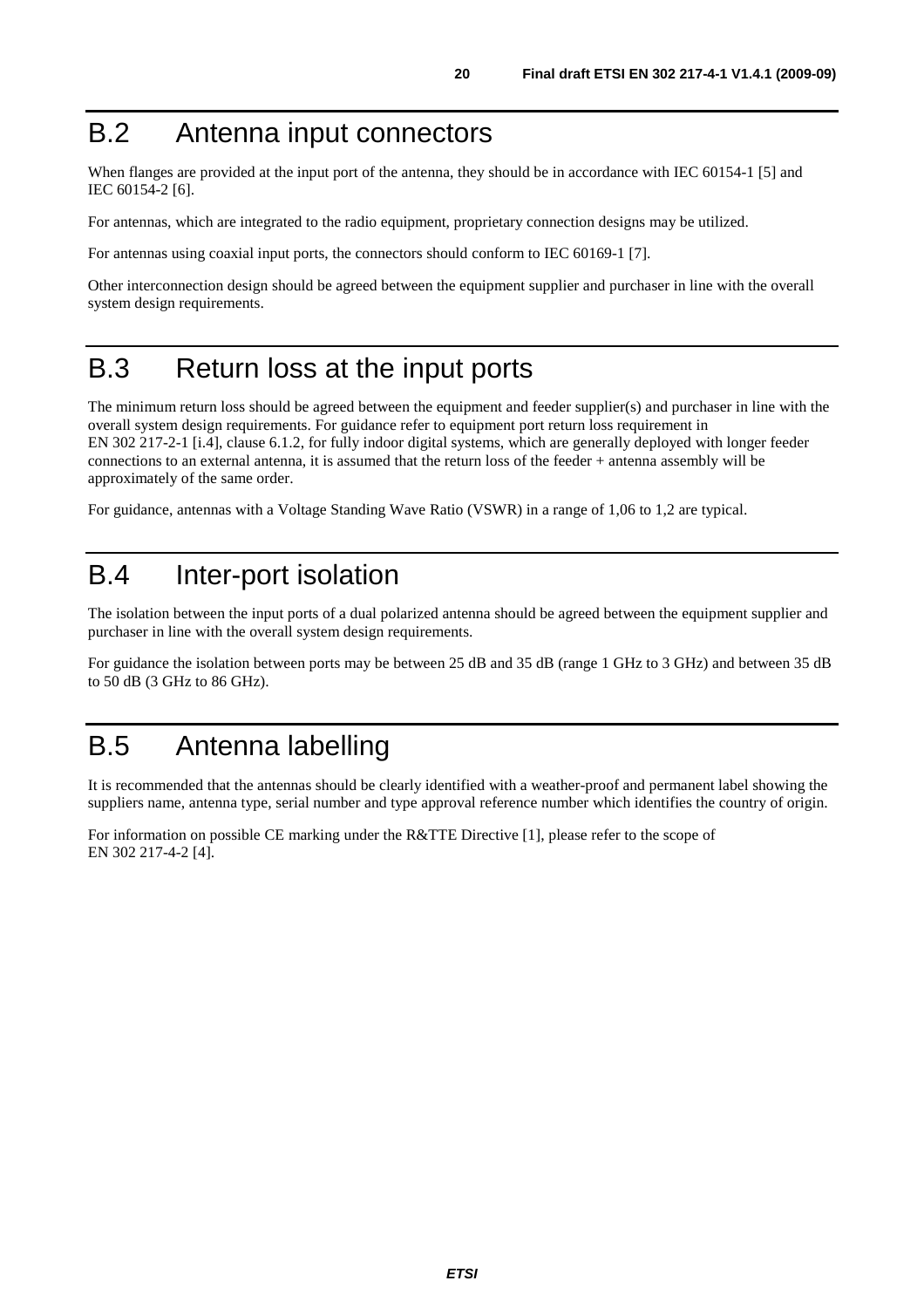# Annex C (informative): Antenna gain and radiation pattern information

# C.1 Impact of antenna gain on the frequency planning

When frequency planning is applied, it generally results in setting the E.I.R.P. level required by a link for meeting the performance and availability objectives.

The longest possible hop length is limited by the technology adopted (i.e. maximum output power and maximum possible antenna gain); however most of the links are shorter and a trade-off between two parameters, output power and antenna gain, is possible for obtaining the same E.I.R.P. level.

From the frequency planning point of view it is obvious that, for each antenna RPE class selected, the best condition from the spectral use point of view (i.e. the higher protection to nearby links) is when the required E.I.R.P. is obtained with the highest antenna gain and the lowest output power.

However both parameters have physical and technological constraints:

- Power output may be reduced through RTPC function; however the range of attenuation available is limited by the requirement of meeting the spectrum mask through all RTPC range. Fixed RF attenuators might also be used; however the high integration sought today for fulfilling market requirements (i.e. size and cost) hardly allows room for such link-by-link RF attenuation selection.
- Antenna gain is related to reflector size that has become one of the most binding requirements in urban areas for their ambient impact.

For the above reason further trade-off has to be taken into account between maximizing efficiency in frequency planning and typical equipment and antenna technology available/imposed by external market constraint.

# C.2 Gain and typical radiation pattern for circular-symmetric antennas

EN 302 217-4-2 [4] gives radiation pattern envelopes (RPE) intended for conformance to R&TTE Directive [1] and therefore are "absolute worst case" not to be exceeded in 100 % of cases; however the typical behaviour of antennas might be quite different. Also gain values are not standardized, due to the large variety of sizes required by the market and for keeping the standard open to potential new technologies; the gain is required only as declaration from the supplier.

Point-to-Point applications, in bands above 1 GHz, typically use antennas with circular symmetry (e.g. parabolic, horn, grid, etc.).

This annex wishes to add information on the typical gain and radiation pattern, in particular for the main lobe radiation, of these antenna types and is not intended to limit new technologies development, the characteristics of which might substantially diverge from the evaluation made in this annex.

The gain for circular antennas is strictly related to geometrical size of the reflector area and the construction technology has only marginal effect (sometimes referred to as "efficiency") on the actual gain value.

Side lobes attenuation of actual antennas depends on specific shielding (shroud) technology used, which in general impacts the size (deepness) of the antenna; however, ITU-R Recommendation F.699 [i.5] recommends formulas for defining typical gain and radiation pattern (in term of main lobe and peak envelope of side lobe patterns). These formulas are for use in sharing studies whenever the actual antenna RPE is not known and are currently valid from 1 GHz to 70 GHz.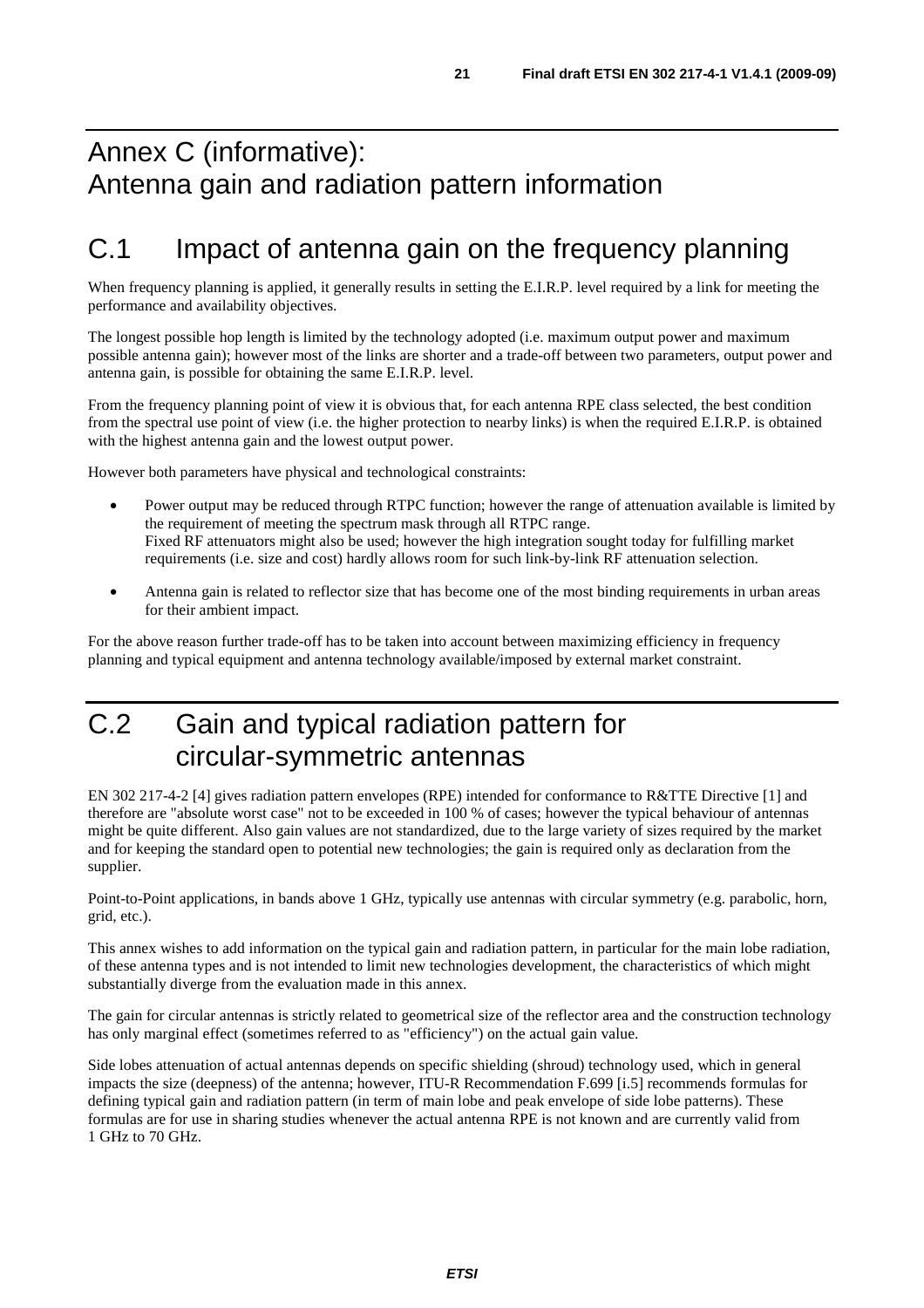ITU-R Recommendation F.699 [i.5] provides two sets of formulas, one for antennas with D/λ ratio higher than 100 and a second for antennas with D/λ ratio equal or less than 100.

This second case is, in practice, the one where the large majority of FS application falls and formulas are here reprinted for reader convenience and guidance on expected values from practical antennas.

In ITU-R Recommendation F.699 [i.5], the bore-sight gain is related to the antenna diameter by the simple relationship:

$$
20 \log \frac{D}{\lambda} \approx G_{\text{max}} - 7.7
$$

where  $G_{max}$  is the main lobe antenna gain (dBi).

For the radiation pattern, in cases where the ratio between the antenna diameter and the wavelength is less than or equal to 100 the following equations are recommended by ITU-R Recommendation F.699 [i.5]:

$$
G(\varphi) = G_{max} - 2.5 \times 10^{-3} \left(\frac{D}{\lambda}\varphi\right)^2 \qquad \text{for} \qquad 0^\circ < \varphi < \varphi_{m};
$$

$$
G(\varphi) = G_1 \qquad \qquad \text{for} \qquad \varphi_m \le \varphi < 100 \ \frac{\lambda}{D} \ ;
$$

$$
G(\varphi) = 52 - 10 \log \frac{D}{\lambda} - 25 \log \varphi \qquad \qquad \text{for} \qquad 100 \frac{\lambda}{D} \le \varphi < 48^{\circ};
$$

$$
G(\varphi) = 10 - 10 \log \frac{D}{\lambda} \qquad \qquad \text{for} \qquad 48^{\circ} \le \varphi \le 180^{\circ}.
$$

where  $G_1 = 2 + 15 \log \frac{D}{\lambda}$ , is the gain of the first side-lobe.